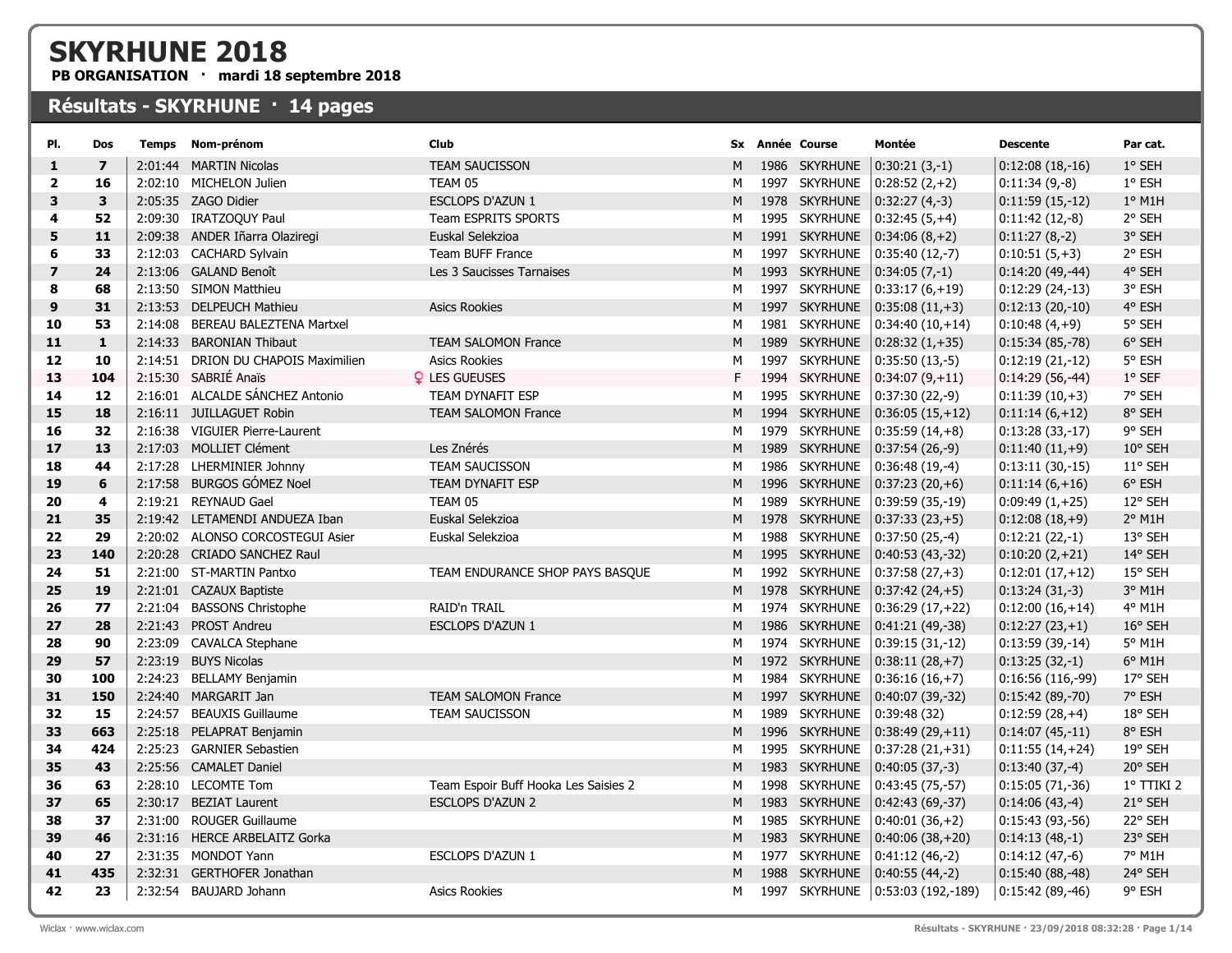| PI.      | Dos                     |         | Temps Nom-prénom                                    | Club                                 |        |      | Sx Année Course                  | Montée                                     | <b>Descente</b>                       | Par cat.           |
|----------|-------------------------|---------|-----------------------------------------------------|--------------------------------------|--------|------|----------------------------------|--------------------------------------------|---------------------------------------|--------------------|
| 43       | 56                      | 2:33:23 | <b>BOCHET Emilien</b>                               | Les Znérés                           | M      |      | 1993 SKYRHUNE                    | $ 0:41:55(58,-12) $                        | $0:13:36(36,+8)$                      | 25° SEH            |
| 44       | 508                     | 2:33:29 | <b>LACAZE Baptiste</b>                              | <b>ECA 17</b>                        | М      |      | 1989 SKYRHUNE                    | $ 0:40:51(42,+17) $                        | 0:14:21(52)                           | 26° SEH            |
| 45       | 72                      |         | 2:33:34 CAMACHO Jérôme                              | <b>ESCLOPS D'AZUN 2</b>              | M      |      | 1992 SKYRHUNE                    | $ 0:42:16(64,-21) $                        | $0:14:29(56,-14)$                     | 27° SEH            |
| 46       | 101                     |         | 2:33:48 KORTAZAR ARANZETA Oihana                    | Q                                    | F      |      | 1984 SKYRHUNE                    | $ 0:36:47(18,+57) $                        | $0:15:36(87,-38)$                     | 2° SEF             |
| 47       | 182                     |         | 2:33:49 AYRAL Loïc                                  | Team Causses Cévènes 2               | M      | 1995 | <b>SKYRHUNE</b>                  | $ 0:41:01(45,+10) $                        | $0:14:26(55,-4)$                      | 28° SEH            |
| 48       | 64                      | 2:34:17 | <b>DELSOUILLER Brice</b>                            | Team ESPRITS SPORTS                  | М      | 1980 | <b>SKYRHUNE</b>                  | $ 0:44:29(81,-32) $                        | $0:11:48(13,+43)$                     | 29° SEH            |
| 49       | 754                     |         | 2:34:52 SÁNCHEZ GARCÍA Álvaro                       |                                      | M      |      | 1997 SKYRHUNE                    | $ 0:39:13(30,+31) $                        | $0:16:37(111,-63)$                    | 10° ESH            |
| 50       | 60                      |         | 2:35:18 KIÉNÉ Grégory                               | <b>LEMUR TEAM</b>                    | M      | 1987 | <b>SKYRHUNE</b>                  | $ 0:42:06(62,-8) $                         | $0:15:09(74,-21)$                     | 30° SEH            |
| 51       | 54                      |         | 2:35:36 BLANCHET Julien                             | TEAM TRAIL LA BURTHE                 | M      |      | 1983 SKYRHUNE                    | $ 0:41:41(52,-5) $                         | $0:14:49(66,-20)$                     | 31° SEH            |
| 52       | $\overline{\mathbf{2}}$ |         | 2:35:59 MICHAUD Adrien                              | <b>TEAM SCOTT</b>                    | M      |      | 1983 SKYRHUNE                    | $ 0:46:09(101,-70) $                       | $0:12:57(27,+17)$                     | 32° SEH            |
| 53       | 363                     |         | 2:36:06 DOULS Benoit                                |                                      | M      |      | 1987 SKYRHUNE                    | $ 0:39:54(34,+38) $                        | $0:14:00(40,+16)$                     | 33° SEH            |
| 54       | 751                     |         | 2:36:14 SANCHEZ Geoffrey                            | <b>TXAPELKETA</b>                    | M      |      | 1990 SKYRHUNE                    | $ 0:42:53(71,-1) $                         | $0:13:07(29,+35)$                     | 34° SEH            |
| 55       | 669                     |         | 2:36:29 PERUGORRIA Pampi                            |                                      | M      |      | 1992 SKYRHUNE                    | $ 0:41:46(55,+14) $                        | $0:14:24(53,+5)$                      | 35° SEH            |
| 56       | 87                      |         | 2:36:36 LADAURADE Bastien                           | Oloron Ô Béarn Sport Nature          | М      |      | 1989 SKYRHUNE                    | $ 0:41:48(56,+6) $                         | $0:14:33(58,-3)$                      | 36° SEH            |
| 57       | 105                     |         | 2:36:58 PONCET Elise                                | <b>Q</b> LES GUEUSES                 | F      | 1995 | <b>SKYRHUNE</b>                  | $ 0:39:51(33,+4) $                         | $0:12:40(26,+10)$                     | 3° SEF             |
| 58       | 103                     |         | 2:37:14 LAFAYE Céline                               | <b>Q</b> LES GUEUSES                 | F      | 1981 | <b>SKYRHUNE</b>                  | $ 0:43:00(72,-6) $                         | $0:14:11(46,+14)$                     | 4° SEF             |
| 59       | 74                      |         | 2:39:11 NESPRIAS David                              | SARAKORRIKA 1                        | M      |      | 1983 SKYRHUNE                    | $ 0:42:50(70,+1) $                         | $0:14:48(65,-1)$                      | 37° SEH            |
| 60       | 606                     |         | 2:39:18 MERCIER Guillaume                           | <b>AZKAINE 2</b>                     | M      | 1993 | <b>SKYRHUNE</b>                  | $ 0:40:16(40,+37) $                        | $0:14:46(63,-5)$                      | 38° SEH            |
| 61       | 297                     |         | 2:39:30 CLAUDE Thierry                              |                                      | M      |      | 1972 SKYRHUNE                    | $ 0:41:59(60,+17) $                        | $0:14:25(54,+12)$                     | 8° M1H             |
| 62       | 91<br>137               |         | 2:39:55 PAIROYS Thomas<br>VIONNET-FUASSET Alexandre | Les Znérés                           | M      | 1986 | 1988 SKYRHUNE                    | $0:44:41(83,-20)$                          | $0:13:31(34,+34)$                     | 39° SEH            |
| 63<br>64 | 255                     | 2:40:43 | 2:40:48 BRUNET Julien                               |                                      | M      |      | <b>SKYRHUNE</b><br>1996 SKYRHUNE | $ 0:41:15(47,+49)$                         | $0:14:47(64,+10)$                     | 40° SEH<br>11° ESH |
|          | 123                     |         | 2:40:56 COMBARIEU Maud                              | Q                                    | М<br>F | 1978 | <b>SKYRHUNE</b>                  | $ 0:45:39(94,-43) $                        | $0:15:09(74,-14)$                     | $1°$ M1F           |
| 65<br>66 | 117                     |         | 2:41:02 SERVANT Nadège                              | <b>Q</b> TEAM ESPRITS SPORTS         | F      |      | 1981 SKYRHUNE                    | $ 0:42:30(67,+38) $<br>$ 0:42:09(63,+16) $ | $0:12:30(25,+56)$<br>$0:14:55(67,+1)$ | 5° SEF             |
| 67       | 62                      |         | 2:41:08 TABARANT Nicolas                            | Les ESCLOPS                          | M      | 1981 | <b>SKYRHUNE</b>                  | $ 0:41:16(48,+41)$                         | $0:15:18(78,-6)$                      | 41° SEH            |
| 68       | 40                      | 2:41:21 | FISCHER Simon                                       | Team Espoir Buff Hooka Les Saisies 2 | М      | 1996 | <b>SKYRHUNE</b>                  | $ 0:48:21(125,-76) $                       | $0:16:48(115,-42)$                    | 12° ESH            |
| 69       | 527                     |         | 2:41:21 LANGON Xavier                               |                                      | M      |      | 1973 SKYRHUNE                    | $ 0:41:51(57,+34) $                        | $0:15:47(95,-19)$                     | 9° M1H             |
| 70       | 586                     |         | 2:41:42 MANIN Mikael                                |                                      | M      |      | 1978 SKYRHUNE                    | $ 0:42:27(66,+14) $                        | $0:14:55(67,+3)$                      | 10° M1H            |
| 71       | 366                     |         | 2:42:08 DUBREUIL Pierre                             |                                      | M      |      | 1997 SKYRHUNE                    | $0:41:30(51,+31)$                          | $0:14:44(61,+5)$                      | 13° ESH            |
| 72       | 181                     |         | 2:42:48 AVRIL Thomas                                |                                      | М      |      | 1984 SKYRHUNE                    | $0:45:32(92,-12)$                          | $0:14:20(49,+31)$                     | 42° SEH            |
| 73       | 584                     |         | 2:43:21 MANAUT Thibaud                              | Oloron Ô Béarn Sport Nature          | M      |      | 1995 SKYRHUNE                    | $ 0:46:21(102,-26) $                       | $0:13:34(35,+50)$                     | 43° SEH            |
| 74       | 58                      |         | 2:43:22 ESCLAMADON Mikel                            | <b>TXAPELKETA</b>                    | М      | 1989 | <b>SKYRHUNE</b>                  | $ 0:45:06(88,-31) $                        | $0:15:59(99,-36)$                     | 44° SEH            |
| 75       | 89                      |         | 2:43:41 DESCHAMPS Kevin                             | <b>XIBEROTARRAK</b>                  | M      | 1988 | <b>SKYRHUNE</b>                  | $ 0:41:23(50,+76) $                        | $0:15:19(79,+16)$                     | 45° SEH            |
| 76       | 108                     |         | 2:43:44 FERAUD Heloise                              | <b>? TEAM SCOTT</b>                  | F      |      | 1998 SKYRHUNE                    | $ 0:44:20(80,+4) $                         | $0:16:03(100,-23)$                    | 1° TTIKI 2         |
| 77       | 84                      |         | 2:44:24 INSAUSTI ESNAOLA Iñaki                      |                                      | M      | 1982 | <b>SKYRHUNE</b>                  | $ 0:41:58(59,+27)$                         | $0:17:09(123,-53)$                    | 46° SEH            |
| 78       | 94                      |         | 2:44:24 SOUBIE Cyril                                |                                      | M      |      | 1979 SKYRHUNE                    | $ 0:41:41(52,+59) $                        | $0:15:05(71,+12)$                     | 47° SEH            |
| 79       | 796                     |         | 2:45:36 VAYSSIÉ Quentin                             |                                      | M      |      | 1994 SKYRHUNE                    | $ 0:48:32(128,-63) $                       | $0:16:13(102,-20)$                    | 48° SEH            |
| 80       | 474                     |         | 2:45:47 INDABURU Xabi                               | SARAKORRIKA 3                        | М      |      |                                  | 1989 SKYRHUNE   0:42:01 (61,+50)           | $0:15:13(76,+12)$                     | 49° SEH            |
| 81       | 397                     |         | 2:45:54 FAY Clement                                 | ESCLOPS D'AZUN 3                     |        |      |                                  | 1987 SKYRHUNE   0:44:39 (82,+18)           | $0:14:20(49,+41)$                     | 50° SEH            |
| 82       | 203                     |         | 2:46:10 BASTOUL Lucas                               |                                      | м      |      |                                  | 1993 SKYRHUNE 0:40:24 (41,+61)             | $0:19:16(186,-111)$                   | 51° SEH            |
| 83       | 611                     |         | 2:46:43 MIHURA Gabi                                 | <b>AZKAINE 4</b>                     | M      |      |                                  | 1983 SKYRHUNE $ 0:45:31(91,+1) $           | $0:13:51(38,+54)$                     | 52° SEH            |
| 84       | 85                      |         | 2:47:51 PAGNOUX Pierre                              |                                      | м      |      |                                  | 1996 SKYRHUNE   0:47:32 (113,-46)          | $0:17:39(132,-54)$                    | 14° ESH            |
| 85       | 578                     |         | 2:48:35 MADARIAGA Beñat                             |                                      | M      |      |                                  | 1984 SKYRHUNE   0:45:42 (97,-14)           | $0:15:35(86,-2)$                      | 53° SEH            |
| 86       | 162                     |         | 2:48:49 ALONSO ALVAREZ Francisco                    |                                      | М      |      |                                  | 1990 SKYRHUNE   0:41:41 (52,+87)           | $0:14:04(42,+63)$                     | 54° SEH            |
| 87       | 417                     |         | 2:49:01 GACHEN Mathieu                              | SARAKORRIKA 2                        | M      |      |                                  | 1994 SKYRHUNE 0:44:58 (87,+10)             | $0:16:59(117,-27)$                    | 55° SEH            |
| 88       | 55                      |         | 2:49:06 LÓPEZ DE SAGREDO Fernando                   | TEAM DYNAFIT ESP                     | М      |      |                                  | 1993 SKYRHUNE   0:42:31 (68,-23)           | 0:23:51 (328,-278)                    | 56° SEH            |
| 89       | 197                     |         | 2:49:17 BARRIOLA Koldo                              |                                      | M      |      |                                  | 1981 SKYRHUNE   0:45:37 (93,-6)            | $0:17:07(122,-33)$                    | 57° SEH            |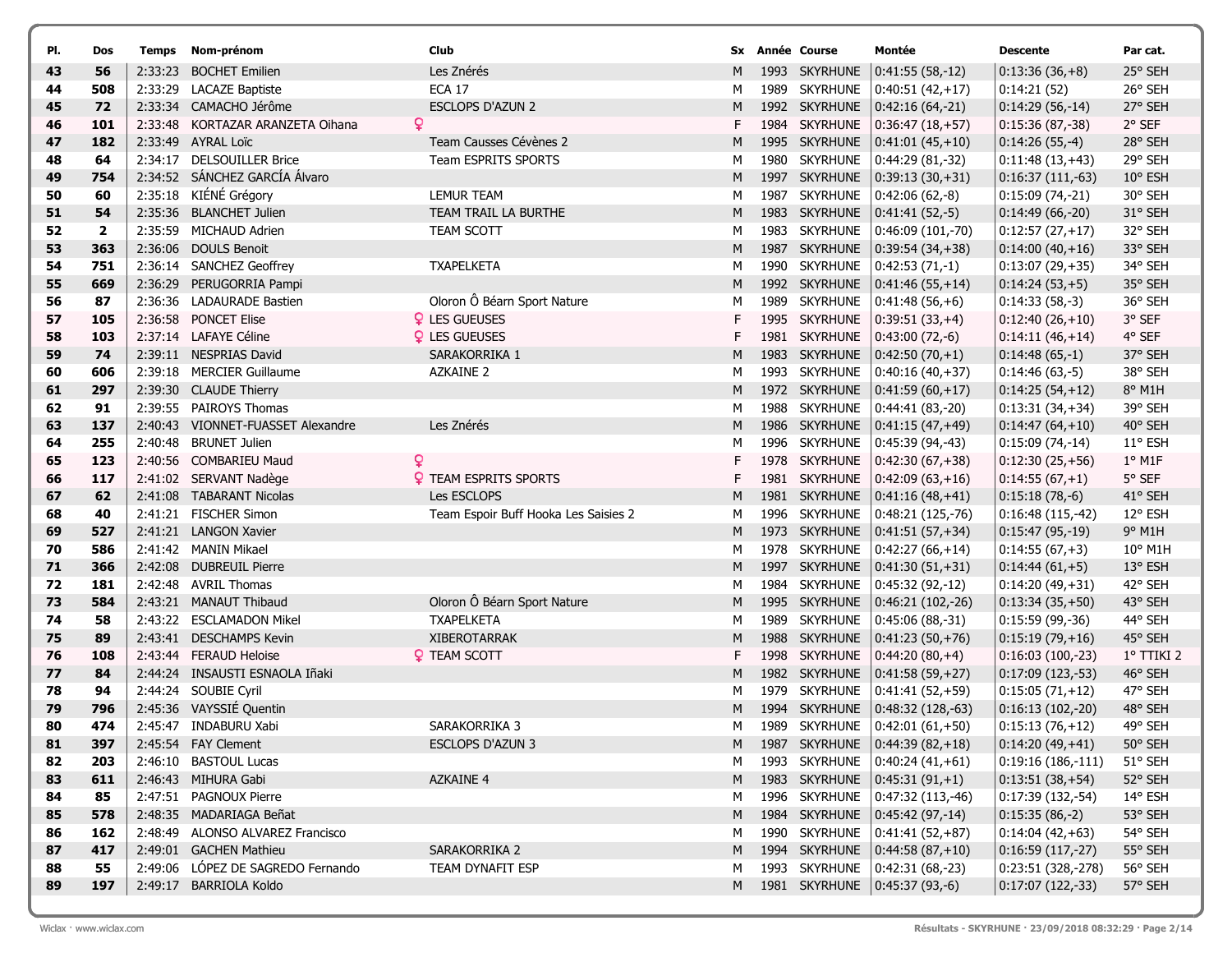| PI.        | Dos        | Temps | Nom-prénom                                          | Club                                                | Sx     |      | Année Course                   | Montée                                   | <b>Descente</b>                         | Par cat.                    |
|------------|------------|-------|-----------------------------------------------------|-----------------------------------------------------|--------|------|--------------------------------|------------------------------------------|-----------------------------------------|-----------------------------|
| 90         | 59         |       | 2:49:35 MARIA Romain                                |                                                     | M      |      | 1988 SKYRHUNE                  | $ 0:47:48(116,-43)$                      | $0:15:56(97,-3)$                        | 58° SEH                     |
| 91         | 748        |       | 2:49:36 SAMBOURG Thibaud                            | Team Collage de Gommettes 2                         | M      |      | 1992 SKYRHUNE                  | $ 0:43:17(73,+28) $                      | $0:17:35(131,-45)$                      | 59° SEH                     |
| 92         | 67         |       | 2:49:39 LAUGIER Eric                                |                                                     | М      |      | 1973 SKYRHUNE                  | $ 0:49:27(139,-25) $                     | $0:10:30(3,+116)$                       | 11° M1H                     |
| 93         | 119        |       | 2:49:42 VIGNOT Laura                                | Q                                                   | F      |      | 1991 SKYRHUNE                  | $ 0:42:18(65,+94)$                       | $0:14:45(62,+56)$                       | 6° SEF                      |
| 94         | 382        |       | 2:50:06 ESCALLE Laurent                             | bouliac sports plaisirs                             | М      |      | 1990 SKYRHUNE                  | $ 0:48:51(131,-38) $                     | $0:15:27(82,+24)$                       | 60° SEH                     |
| 95         | 765        |       | 2:50:13 SOUBIE Jerome                               |                                                     | M      |      | 1979 SKYRHUNE                  | $ 0:43:59(78,+35) $                      | $0:16:27(104,-6)$                       | 61° SEH                     |
| 96         | 80         |       | 2:50:29 LUBET Ludovic                               |                                                     | м      |      | 1982 SKYRHUNE                  | $ 0:49:08(134,-39) $                     | $0:15:20(80,+29)$                       | 62° SEH                     |
| 97         | 111        |       | 2:50:33 DINCLAUX Sarah                              | Q                                                   | F      |      | 1986 SKYRHUNE                  | $ 0:44:11(79,+51) $                      | $0:15:24(81,+26)$                       | 7° SEF                      |
| 98         | 466        |       | 2:50:35 HERVAS Mathias                              |                                                     | м      |      | 1994 SKYRHUNE                  | $0:43:42(74,-27)$                        | 0:18:30 (152,-98)                       | 63° SEH                     |
| 99         | 472        |       | 2:50:57 IMPARATO Damien                             |                                                     | M      |      | 1981 SKYRHUNE                  | 0:45:47(98)                              | $0:17:00(118,-21)$                      | 64° SEH                     |
| 100        | 421        |       | 2:51:00 GALHA William                               |                                                     | М      |      | 1992 SKYRHUNE                  | $ 0:46:22(103,+24) $                     | $0:15:44(94,+22)$                       | 65° SEH                     |
| <b>101</b> | 354        |       | 2:51:15 DEVAUX Vincent                              | team sucked                                         | M      |      | 1988 SKYRHUNE                  | $ 0:46:01(100,+24) $                     | $0:15:07(73,+38)$                       | 66° SEH                     |
| 102        | 609        |       | 2:51:44 MESMACQUE CHAUBADINDEGUY Baptist            |                                                     | М      |      | 1997 SKYRHUNE                  | $ 0:44:43(84,+6) $                       | $0:19:11(182,-96)$                      | 15° ESH                     |
| 103        | 706        |       | 2:51:55 QUENECHDU Regis                             |                                                     | M      | 1986 | <b>SKYRHUNE</b>                | $ 0:47:04(107,-14) $                     | $0:17:52(137,-36)$                      | 67° SEH                     |
| 104        | 92         |       | 2:52:06 PELUHET Gilles                              |                                                     | М      |      | 1976 SKYRHUNE                  | $ 0:44:47(85,+22) $                      | 0:17:06 (121,-22)                       | 12° M1H                     |
| 105        | 695        |       | 2:52:46 PREVOT Marc                                 |                                                     | M      |      | 1992 SKYRHUNE                  | $ 0:46:45(105,+4) $                      | $0:15:42(89,+18)$                       | 68° SEH                     |
| 106        | 187        |       | 2:53:00 BAIRROS Florence                            | Q                                                   | F      |      | 1996 SKYRHUNE                  | $ 0:44:54(86,+32) $                      | $0:17:23(127,-23)$                      | $1^{\circ}$ ESF             |
| 107        | 75         |       | 2:53:42 LAGO Kévin                                  | <b>XIBEROTARRAK</b>                                 | M      |      | 1993 SKYRHUNE                  | $(0:51:35(167,-107))$                    | $0:15:55(96,+4)$                        | 69° SEH                     |
| 108        | 83         |       | 2:53:44 HIJAZI Samir                                |                                                     | М      |      | 1980 SKYRHUNE                  | $ 0:49:17(136,-52) $                     | $0:19:03(177,-74)$                      | 70° SEH                     |
| 109        | 350        |       | 2:53:44 DESCANT Thomas                              |                                                     | M      |      | 1980 SKYRHUNE                  | 0:48:14(123)                             | $0:15:42(89,+31)$                       | 71° SEH                     |
| 110        | 73         |       | 2:54:01 LOUPS Jérôme                                | TEAM ENDURANCE SHOP PAYS BASQUE                     | М      | 1973 | <b>SKYRHUNE</b>                | $ 0:50:18(150,-51) $                     | $0:17:00(118,-5)$                       | 13° M1H                     |
| 111        | 121        |       | 2:54:04 QUINTARD Marine                             | ò                                                   | F.     |      | 1991 SKYRHUNE                  | $ 0:47:11(111,+21) $                     | $0:15:33(84,+39)$                       | 8° SEF                      |
| 112        | 797        |       | 2:54:09 VEIRIER Anthony                             |                                                     | М      |      | 1990 SKYRHUNE                  | $ 0:48:00(119,-4) $                      | $0:16:32(109,+5)$                       | 72° SEH                     |
| 113        | 69         |       | 2:54:32 MOUCHAGUE Pascal                            | RAID'nTRAIL                                         | M      |      | 1968 SKYRHUNE                  | $(0:50:01(146,-93))$                     | $0:17:44(133,-54)$                      | $1°$ M2H                    |
| 114        | 781        |       | 2:54:46 THIRANT Gerald                              |                                                     | М      |      | 1978 SKYRHUNE                  |                                          |                                         | 14° M1H                     |
| 115        | 127        |       | 2:55:33 DARRODES Thomas<br>2:55:52 CAVAILLÈS Cédric | <b>PYRENEES LIBRES</b><br>Les 3 Saucisses Tarnaises | M      |      | 1991 SKYRHUNE<br>1988 SKYRHUNE | $ 0:45:39(94,+9) $                       | $0:20:10(221,-120)$                     | 73° SEH                     |
| 116<br>117 | 284<br>485 |       | 2:56:16 JOANENC Christophe                          |                                                     | м<br>M |      | 1970 SKYRHUNE                  | $ 0:45:39(94,+51) $                      | $0:16:09(101,+25)$                      | 74° SEH<br>$15^{\circ}$ M1H |
| 118        | 776        |       | 2:57:18 SUSSENBACH Yann                             |                                                     | М      |      | 1989 SKYRHUNE                  | $ 0:45:17(90,+53) $<br>$0:43:45(75,+68)$ | $0:18:31(155,-32)$<br>$0:17:19(126,-9)$ | 75° SEH                     |
| 119        | 391        |       | 2:57:20 EZCURRA Fabien                              | SARAKORRIKA 2                                       | M      |      | 1975 SKYRHUNE                  | $ 0:47:19(112,-3) $                      | $0:18:47(165,-55)$                      | $16^{\circ}$ M1H            |
| 120        | 113        |       | 2:57:26 VINET Marie                                 | $Q$ ECA 17                                          |        |      | 1992 SKYRHUNE                  | $ 0:43:48(77,+103)$                      | $0:17:24(129,-1)$                       | 9° SEF                      |
| 121        | 654        |       | 2:58:32 PABLO HEREDIA Santiago                      |                                                     | M      | 1978 | <b>SKYRHUNE</b>                | $ 0:47:08(109,+8) $                      | $0:19:51(211,-100)$                     | $17^{\circ}$ M1H            |
| 122        | 597        |       | 2:58:48 MASSAT Max                                  |                                                     | М      | 1989 | <b>SKYRHUNE</b>                | $(0.49.33(141,-73))$                     | 0:24:46 (346,-251)                      | 76° SEH                     |
| 123        | 394        |       | 2:59:18 FALCO Jeremy                                |                                                     | M      |      | 1990 SKYRHUNE                  | $ 0:46:54(106,+63)$                      | $0:16:37(111,+24)$                      | 77° SEH                     |
| 124        | 110        |       | 2:59:40 BOURGEOIS Marie-Noelle                      | ò                                                   | F      |      | 1974 SKYRHUNE                  | $ 0:45:47(98,+54) $                      | $0:18:00(141,-14)$                      | $2^{\circ}$ M1F             |
| 125        | 99         |       | 2:59:50 SIMÓN ANDRÉS Gorka                          |                                                     | M      |      | 1997 SKYRHUNE                  | $ 0:57:30(269,-165) $                    | $0:14:03(41,+102)$                      | 16° ESH                     |
| 126        | 560        |       | 3:00:15 LECELLIER Adrien                            |                                                     | м      |      | 1988 SKYRHUNE                  | $ 0:47:32(113,+41) $                     | $0:17:56(140,-8)$                       | 78° SEH                     |
| 127        | 521        |       | 3:01:31 LALLIER Sébastien                           |                                                     | M      |      | 1977 SKYRHUNE                  | 0:49:05(133)                             | $0:18:58(171,-43)$                      | 18° M1H                     |
| 128        | 300        |       | 3:02:06 LHARIDOU Clément                            |                                                     | M      |      | 1997 SKYRHUNE                  | $ 0:51:05(159,-53) $                     | 0:20:23 (230,-109)                      | 17° ESH                     |
| 129        | 725        |       | 3:02:06 RESPLANDY Lucile                            | Q                                                   | F      |      |                                | 1984 SKYRHUNE   0:47:05 (108,+74)        | $0:17:53(138,+1)$                       | 10° SEF                     |
| 130        | 17         |       | 3:02:14 CATTET Robin                                | TEAM SCOTT                                          | М      |      | 1990 SKYRHUNE                  | $ 0:48:15(124,-83) $                     | 0:28:17 (394,-332)                      | 79° SEH                     |
| 131        | 388        |       | 3:02:20 ETCHEVERRY Jean Michel                      |                                                     | M      |      |                                | 1985 SKYRHUNE 0:48:44 (130, +33)         | $0:14:06(43,+98)$                       | 80° SEH                     |
| 132        | 98         |       | 3:02:43 LECOMTE Lucas                               |                                                     | М      |      | 1986 SKYRHUNE                  | $\vert 0:47:54(117,-1) \vert$            | 0:21:49 (264,-149)                      | 81° SEH                     |
| 133        | 292        |       | 3:02:57 CHAULET Guillaume                           |                                                     | М      |      |                                | 1976 SKYRHUNE   0:49:58 (144,+2)         | $0:16:31(108,+29)$                      | 19° M1H                     |
| 134        | 769        |       | 3:03:12 SPITERI Damien                              |                                                     | М      |      |                                | 1984 SKYRHUNE   0:49:11 (135,+21)        | $0:18:58(171,-33)$                      | 82° SEH                     |
| 135        | 314        |       | 3:03:15 COSTESSEQUE Cécile                          | Q                                                   | F.     |      | 1977 SKYRHUNE                  | $ 0:45:08(89,+119) $                     | $0:18:09(144,+1)$                       | 3° M1F                      |
| 136        | 249        |       | 3:03:27 BRISSON Guillaume                           |                                                     | м      |      |                                | 1986 SKYRHUNE   0:54:01 (209,-101)       | $0:19:29(200,-67)$                      | 83° SEH                     |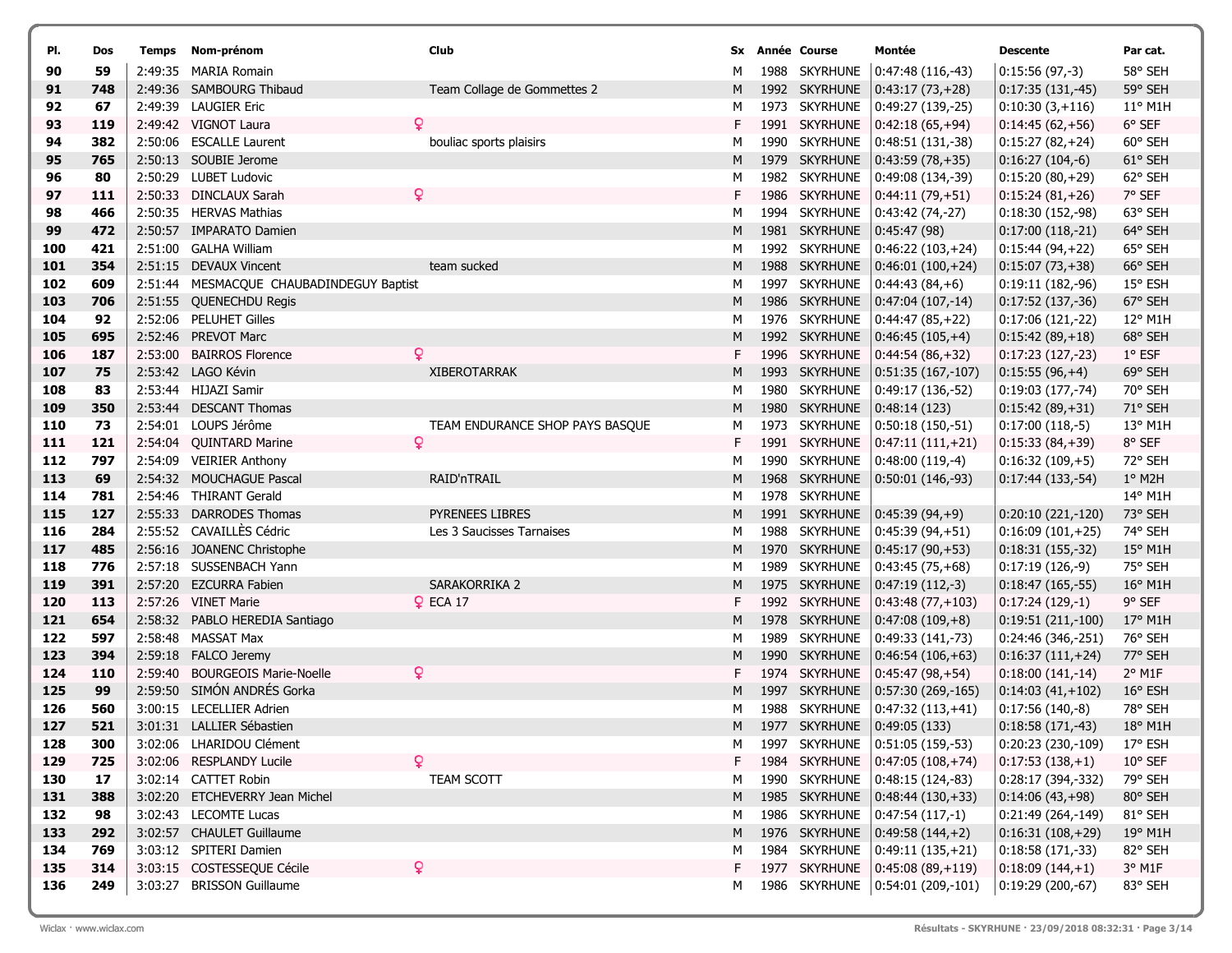| PI.        | Dos        |         | Temps Nom-prénom                            | Club                                    |         | Sx Année Course                | Montée                                    | <b>Descente</b>       | Par cat.           |
|------------|------------|---------|---------------------------------------------|-----------------------------------------|---------|--------------------------------|-------------------------------------------|-----------------------|--------------------|
| 137        | 71         | 3:03:39 | <b>BLANCHET Jerome</b>                      | TEAM TRAIL LA BURTHE                    | м       | 1978 SKYRHUNE                  | $0:51:28(163,-44)$                        | $0:19:24(194,-63)$    | 20° M1H            |
| 138        | 415        | 3:03:39 | <b>FROSIO David</b>                         | TEAM TRAIL LA BURTHE                    | м       | 1979 SKYRHUNE                  | $0:52:17(179,-54)$                        | $0:17:15(125,+9)$     | 84° SEH            |
| 139        | 739        |         | 3:03:42 ROUSSEL Damien                      |                                         | M       | 1990 SKYRHUNE                  | $ 0:50:46(156,+34) $                      | $0:14:36(59,+109)$    | 85° SEH            |
| 140        | 764        |         | 3:04:06 SONNIC Pauline                      | Q                                       | F.      | 1995 SKYRHUNE                  | $ 0:47:54(117,+53) $                      | $0:19:00(175,-36)$    | 11° SEF            |
| 141        | 82         |         | 3:04:21 GACHEN Romain                       | <b>AZKAINE 4</b>                        | М       | 1992 SKYRHUNE                  | $0:48:10(122,+63)$                        | $0:18:29(149,-1)$     | 86° SEH            |
| 142        | 726        |         | 3:04:26 REULET David                        |                                         | М       | 1976 SKYRHUNE                  | $ 0:51:24(162,-11) $                      | $0:18:31(155,-5)$     | 21° M1H            |
| 143        | 351        |         | 3:04:30 DESHAYES Eloi                       |                                         | M       | 1981 SKYRHUNE                  | $ 0:55:56(251,-103) $                     | $0:14:55(67,+108)$    | 87° SEH            |
| 144        | 788        |         | 3:04:39 TRILLES Bastien                     | TEAM MAGICREME INTERNATIONAL            | м       | 1990 SKYRHUNE                  | $0:48:42(129,+7)$                         | $0:19:23(193,-65)$    | 88° SEH            |
| 145        | 520        |         | 3:04:39 LALANNE Alexis                      | TEAM MAGICREME INTERNATIONAL            | М       | 1986 SKYRHUNE                  | $ 0:52:27(185,-48) $                      | $0:19:48(209,-66)$    | 89° SEH            |
| 146        | 545        |         | 3:04:46 LAURENT Frédéric                    |                                         | м       | 1977 SKYRHUNE                  | $ 0:48:26(126,+55) $                      | $0:17:44(133,+19)$    | 22° M1H            |
| 147        | 129        |         | 3:05:13 DA COSTA VALE Hélène                | Q                                       | F.      | 1971 SKYRHUNE                  | $0:48:04(121,+51)$                        | $0:19:05(178,-36)$    | 4º M1F             |
| 148        | 779        |         | 3:05:23 THEUX Nicolas                       | ESCLOPS D'AZUN 4                        | м       | 1980 SKYRHUNE                  | $ 0:55:01(227,-105) $                     | $0:16:27(104,+43)$    | 90° SEH            |
| 149        | 386        |         | 3:05:39 ETCHART Txomin                      |                                         | M       | 1988 SKYRHUNE                  | $ 0:52:51(189,-23) $                      | $0:15:17(77,+91)$     | 91° SEH            |
| 150        | 355        |         | 3:05:43 DEVILLE CAVELLIN Matthieu           |                                         | м       | 1987 SKYRHUNE                  | $0:51:58(174,+17)$                        | $0:16:36(110,+69)$    | 92° SEH            |
| 151        | 581        |         | 3:05:51 MAIRAL Julien                       |                                         | M       | 1984 SKYRHUNE                  | $ 0:46:42(104,+99)$                       | $0:18:57(169,-13)$    | 93° SEH            |
| 152        | 446        | 3:06:29 | <b>GOSNET Arnaud</b>                        | <b>AVIRON BAYONNAIS TRAIL 1</b>         | М       | 1986 SKYRHUNE                  | $(0:50:10(148,+39))$                      | $0:16:44(114,+52)$    | 94° SEH            |
| 153        | 429        |         | 3:06:31 GAUTHIER Nicolas                    |                                         | M       | 1985 SKYRHUNE                  | $ 0:51:17(161,+11) $                      | $0:16:29(106,+58)$    | 95° SEH            |
| 154        | 404        |         | 3:06:58 FERREIRA Grégory                    |                                         | м       | 1983 SKYRHUNE                  | $ 0:50:26(152,+9) $                       | $0:19:57(215,-62)$    | 96° SEH            |
| 155        | 191        |         | 3:06:58 BANNELIER Thomas                    |                                         | M       | 1990 SKYRHUNE<br>1994 SKYRHUNE | $ 0:50:39(155,+22) $                      | $0:19:46(205,-42)$    | 97° SEH            |
| 156        | 737<br>622 | 3:07:03 | ROUMEGOUX Romain<br>3:07:16 MOTHE Stephanie | Les 3 Saucisses Tarnaises<br>Q          | М<br>F. | 1986 SKYRHUNE                  | $0:51:45(170,-24)$                        | $0:18:29(149,+2)$     | 98° SEH<br>12° SEF |
| 157<br>158 | 582        |         | 3:07:45 MALLET Teddy                        |                                         | м       | 1979 SKYRHUNE                  | $(0:49:25(137,+65))$<br>0:51:48 (171,-14) | $0:19:10(181,-24)$    | 99° SEH            |
| 159        | 128        |         | 3:08:10 ETCHEGARAY Eric                     | SARAKORRIKA 1                           | M       | 1990 SKYRHUNE                  | $ 0:58:34(283,-228) $                     | $0:23:50(326,-205)$   | 100° SEH           |
| 160        | 566        |         | 3:08:19 LION Mathieu                        |                                         | м       | 1986 SKYRHUNE                  | $ 0:54:07(213,-85) $                      | $0:18:32(157,-12)$    | 101° SEH           |
| 161        | 507        |         | 3:09:05 LABEGUERIE Didier                   | AZKAINE 1                               | M       | 1963 SKYRHUNE                  | $0:51:52(172,-14)$                        | $0:18:57(169,-10)$    | 2° M2H             |
| 162        | 600        |         | 3:09:34 MATHON Geoffrey                     |                                         | М       | 1980 SKYRHUNE                  | $ 0:54:12(214,-80)$                       | 0:19:19 (189,-35)     | 102° SEH           |
| 163        | 371        |         | 3:10:25 DUMAS Gerard                        |                                         | M       | 1972 SKYRHUNE                  | $ 0:50:26(152,+18) $                      | $0:22:51(303,-145)$   | 23° M1H            |
| 164        | 470        |         | 3:10:32 IGUINIZ Nicolas                     |                                         | м       | 1984 SKYRHUNE                  | $ 0:56:47(260,-107) $                     | $0:15:32(83,+102)$    | 103° SEH           |
| 165        | 656        |         | 3:10:41 PASERO Cedric                       |                                         | м       | 1978 SKYRHUNE                  | $ 0:50:00(145,+67) $                      | $0:18:33(159,+18)$    | 24° M1H            |
| 166        | 406        |         | 3:10:47 FERRER Jules                        |                                         | м       | 1990 SKYRHUNE                  | 0:55:14 (234,-93)                         | $0:18:21(148,+20)$    | 104° SEH           |
| 167        | 662        |         | 3:10:51 PEIRONNET Eric                      |                                         | M       | 1968 SKYRHUNE                  | $0:52:16(177,-3)$                         | 0:19:30 (201,-30)     | 3° M2H             |
| 168        | 120        |         | 3:10:56 KUJAWSKI Isa                        | ¥                                       | F.      | 1980 SKYRHUNE                  | $ 0:50:32(154,+8) $                       | $0:23:35(319,-165)$   | 13° SEF            |
| 169        | 729        |         | 3:11:08 RIGAUD Julien                       |                                         | M       | 1976 SKYRHUNE                  | $ 0:52:16(177,-12) $                      | $0:20:15(225,-58)$    | 25° M1H            |
| 170        | 238        | 3:11:08 | <b>BOUSQUET Loic</b>                        | Les Ossalois                            | м       | 1991 SKYRHUNE                  | 0:54:39 (224,-10)                         | $0:15:04(70,+135)$    | 105° SEH           |
| 171        | 681        | 3:11:09 | PINOUT Pierre                               | Oloron Ô Béarn Sport Nature             | M       | 1994 SKYRHUNE                  | $ 0:54:05(211,-11) $                      | $0:15:56(97,+98)$     | 106° SEH           |
| 172        | 795        |         | 3:11:12 VANTARD Pierrick                    |                                         | М       | 1987 SKYRHUNE                  | $0:56:14(253,-125)$                       | $0:16:38(113,+47)$    | 107° SEH           |
| 173        | 599        |         | 3:11:24 MATHILDE Debray                     | ¥                                       | F.      | 1989 SKYRHUNE                  | 0:49:49 (143,+87)                         | $0:17:48(135,+52)$    | 14° SEF            |
| 174        | 296        |         | 3:11:45 CHRISTOPHE Lagoin                   |                                         | м       |                                | 1979 SKYRHUNE   0:53:14 (195,+18)         | $ 0:14:37(60,+138) $  | 108° SEH           |
| 175        | 632        |         | 3:11:59 MUNOZ Jean François                 |                                         |         | M 1983 SKYRHUNE                | $ 0:48:55(132,+104) $                     | $ 0:20:26(231,-43) $  | 109° SEH           |
| 176        | 222        |         | 3:11:59 BILLERACH Julien                    |                                         | M       | 1987 SKYRHUNE                  | $ 0:47:10(110,+127) $                     | $ 0:22:15(276,-100) $ | $110^{\circ}$ SEH  |
| 177        | 684        |         | 3:12:18 POIRIER Alexis                      |                                         | M       | 1989 SKYRHUNE                  |                                           |                       | $111^{\circ}$ SEH  |
| 178        | 96         |         | 3:12:25 DEGUIL Eric                         | STEPHANE PLAZA IMMO BIARRITZ 2          | M       | 1981 SKYRHUNE                  | $ 0:52:25(184,+8) $                       | $0:19:20(190,-6)$     | 112° SEH           |
| 179        | 130        |         | 3:12:38 ZOZAYA Maite                        | <b>Q</b> STEPHANE PLAZA IMMO BIARRITZ 1 | F.      | 1971 SKYRHUNE                  | $ 0:50:07(147,+102) $                     | $0:16:17(103,+91)$    | $5^{\circ}$ M1F    |
| 180        | 598        |         | 3:13:36 MATHIEU Pourtau                     |                                         | м       | 1995 SKYRHUNE                  | $ 0:49:38(142,+84)$                       | $0:19:26(198,-16)$    | 113° SEH           |
| 181        | 562        |         | 3:13:47 LEMAIRE Gwenaël                     |                                         | M       | 1979 SKYRHUNE                  | $ 0:53:14(195,+8) $                       | $0:19:08(179,+12)$    | 114° SEH           |
| 182        | 473        |         | 3:13:55 INDA Jean-Marc                      |                                         | м       | 1982 SKYRHUNE                  | $ 0:49:26(138,+12) $                      | 0:25:27 (351,-215)    | $115^{\circ}$ SEH  |
| 183        | 757        |         | 3:14:06 SAUX Jean-Philippe                  |                                         | M       |                                | 1971 SKYRHUNE 0:51:29 (164,+68)           | $0:17:10(124,+71)$    | 26° M1H            |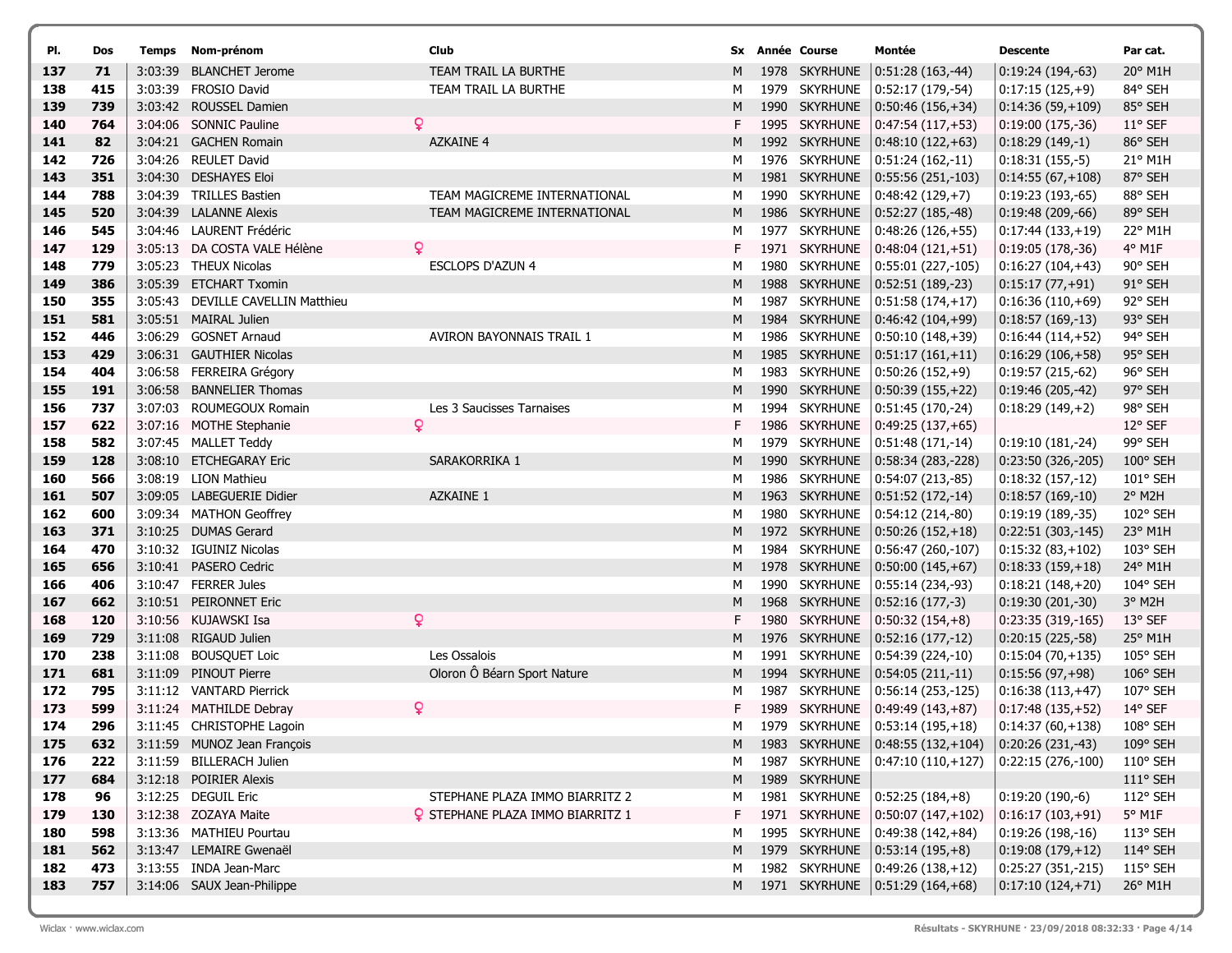| PI.        | Dos        |                    | Temps Nom-prénom                              | Club                                     |        | Sx Année Course                | Montée                                      | <b>Descente</b>                          | Par cat.             |
|------------|------------|--------------------|-----------------------------------------------|------------------------------------------|--------|--------------------------------|---------------------------------------------|------------------------------------------|----------------------|
| 184        | 482        |                    | 3:14:21 JEANNEAU Olivier                      |                                          | м      | 1973 SKYRHUNE                  | $0:54:20(217,-7)$                           | $0:18:35(162,+39)$                       | 27° M1H              |
| 185        | 735        |                    | 3:14:25 ROUCOU Thibault                       |                                          | М      | 1989 SKYRHUNE                  | $ 0:51:29(164,+24) $                        |                                          | 116° SEH             |
| 186        | 633        |                    | 3:15:14 MUÑOZ FERNANDEZ Angel                 | ADI-IKE                                  | м      | 1974 SKYRHUNE                  | $(0:50:49(157,+104))$                       | $0:17:23(127,+83)$                       | 28° M1H              |
| 187        | 703        |                    | 3:15:25 PUYO Stéphane                         |                                          | м      | 1980 SKYRHUNE                  | $ 0:54:20(217,+36) $                        | $0:16:29(106,+125)$                      | 117° SEH             |
| 188        | 270        |                    | 3:15:34 CAPELLE Aurelien                      |                                          | M      | 1980 SKYRHUNE                  | $0:50:56(158,+47)$                          | $0:21:21(251,-72)$                       | 118° SEH             |
| 189        | 299        |                    | 3:15:38 CLAVERIE Cedric                       |                                          | М      | 1978 SKYRHUNE                  | $0:48:27(127,+127)$                         | $0:21:02(244,-54)$                       | 29° M1H              |
| 190        | 742        |                    | 3:15:41 SAINT-AUBIN Sébastien                 |                                          | м      | 1978 SKYRHUNE                  | $ 0:53:10(194,+25) $                        | $0:18:33(159,+41)$                       | 30° M1H              |
| 191        | 125        |                    | 3:15:42 ESTANGUET Laetitia                    | STEPHANE PLAZA IMMO BIARRITZ 2           | F.     | 1977 SKYRHUNE                  | $ 0:55:03(228,-21) $                        | $0:18:30(152,+51)$                       | 6° M1F               |
| 192        | 700        |                    | 3:16:11 PUJOL Thomas                          |                                          | м      | 1979 SKYRHUNE                  | $ 0:55:51(249,-28) $                        | $0:18:06(142,+75)$                       | 119° SEH             |
| 193        | 539        |                    | 3:16:25 LARROZE Yael                          |                                          | M      | 1981 SKYRHUNE                  | $ 0:52:19(180,+26) $                        | $0:19:46(205,-16)$                       | 120° SEH             |
| 194        | 242        |                    | 3:16:35 BOUVIER Cyril                         |                                          | м      | 1981 SKYRHUNE                  | $ 0:53:33(202,+33) $                        | $0:19:22(192,+19)$                       | 121° SEH             |
| 195        | 732        |                    | 3:16:44 ROCHETTE Frederick                    |                                          | М      | 1974 SKYRHUNE                  | $ 0:55:08(231,-23) $                        | $0:19:12(183,+22)$                       | 31° M1H              |
| 196        | 122        |                    | 3:17:22 SANSON Karine                         | <b>Q</b> RAID'n TRAIL                    | F      | 1971 SKYRHUNE                  | $ 0:52:23(181,+14) $                        | $0:20:20(229,-43)$                       | 7° M1F               |
| 197        | 234        |                    | 3:17:51 BORREL Damien                         |                                          | M      | 1981 SKYRHUNE                  | $ 0:52:52(190,+95) $                        | $0:17:04(120,+125)$                      | 122° SEH             |
| 198        | 356        |                    | 3:17:53 DEZ Matthieu                          |                                          | М      | 1977 SKYRHUNE                  | $ 1:00:24(304,-166) $                       | $0:18:58(171,+21)$                       | 32° M1H              |
| 199        | 490        |                    | 3:17:59 JOUANNIGOT Gaelig                     | <b>Team Rhuners</b>                      | M      | 1984 SKYRHUNE                  | $ 0:51:33(166,+112) $                       | $0:18:09(144,+85)$                       | 123° SEH             |
| 200        | 513        |                    | 3:18:19 LAFFITTE Sébastien                    | Couserans libre                          | М      | 1994 SKYRHUNE                  | $0:50:17(149,+44)$                          | 0:23:53 (329,-156)                       | 124° SEH             |
| 201        | 543        |                    | 3:18:21 LATRE Frederic                        |                                          | М      | 1977 SKYRHUNE                  | $ 0:54:24(219,-4) $                         | $0:19:16(186,+21)$                       | 33° M1H              |
| 202        | 693<br>232 |                    | 3:18:57 PRAX Guilhem<br><b>BONNET Ludovic</b> | Team Causses Cévènes 2                   | M      | 1989 SKYRHUNE<br>1987 SKYRHUNE | $(0:49:31(140,+147))$                       | $0:18:48(166,+50)$                       | 125° SEH             |
| 203<br>204 | 790        | 3:19:06<br>3:19:11 | <b>UBEDA Alexandre</b>                        |                                          | M<br>м | 1982 SKYRHUNE                  | $ 0:56:18(254,-123) $                       | $0:26:54(377,-213)$                      | 126° SEH<br>127° SEH |
| 205        | 489        |                    | 3:19:14 JORAJURIA Andoni                      |                                          | М      | 1985 SKYRHUNE                  | $0:55:15(235,-100)$<br>$ 0:52:23(181,+40) $ | 0:27:21 (382,-222)<br>$0:20:57(242,-45)$ | 128° SEH             |
| 206        | 550        |                    | 3:19:15 LE COUR GRANDMAISON Louis             |                                          | м      | 1991 SKYRHUNE                  | 0:55:16(237)                                | $0:19:18(188,+42)$                       | 129° SEH             |
| 207        | 432        |                    | 3:19:40 GELABERT Benjamin                     |                                          | м      | 1993 SKYRHUNE                  | $ 0:56:39(258,-80) $                        | $0:21:35(257,-64)$                       | 130° SEH             |
| 208        | 498        |                    | 3:19:40 JUNQUA Jerome                         |                                          | М      | 1980 SKYRHUNE                  | $0:53:26(201,+20)$                          | 0:20:10 (221,-19)                        | 131° SEH             |
| 209        | 548        |                    | 3:19:48 LE BRAS Yann                          |                                          | М      | 1974 SKYRHUNE                  | $ 0:54:30(220,+45) $                        | $0:18:34(161,+82)$                       | 34° M1H              |
| 210        | 109        |                    | 3:20:20 DUBES Claire                          | <b>Q</b> TEAM ENDURANCE SHOP PAYS BASQUE | F.     | 1977 SKYRHUNE                  | $ 0:56:12(252,-34) $                        | $0:18:58(171,+50)$                       | 8° M1F               |
| 211        | 475        |                    | 3:20:21 IPUTCHA Jean-Marie                    |                                          | м      | 1962 SKYRHUNE                  | $ 0:52:07(176,+111)$                        | $0:17:51(136,+102)$                      | 4° M2H               |
| 212        | 459        |                    | 3:20:25 GUIRAUD Thierry                       |                                          | м      | 1976 SKYRHUNE                  | $ 0:55:38(242,-12) $                        | 0:19:00 (175,+49)                        | 35° M1H              |
| 213        | 316        | 3:20:33            | COURDÈS Julien                                |                                          | М      | 1983 SKYRHUNE                  | $ 0:52:56(191,+81) $                        | $0:20:14(224,+10)$                       | 132° SEH             |
| 214        | 449        |                    | 3:20:34 GOURDON Simon                         |                                          | м      | 1991 SKYRHUNE                  | 0:55:03 (228,-62)                           | 0:26:21 (370,-189)                       | 133° SEH             |
| 215        | 661        |                    | 3:20:39 PAYA Robin                            | Team Collage de Gommettes 2              | М      | 1993 SKYRHUNE                  | $ 0:55:15(235,-11) $                        | $0:19:54(213,+1)$                        | 134° SEH             |
| 216        | 504        |                    | 3:20:42 KUJAWSKI Sebastien                    |                                          | м      | 1972 SKYRHUNE                  | 1:02:22 (339,-160)                          | $0:18:41(164,+74)$                       | 36° M1H              |
| 217        | 526        | 3:21:05            | LANGLOIS Jonathan                             |                                          | M      | 1982 SKYRHUNE                  | $ 0:52:28(186,+138) $                       | $0:17:30(130,+130)$                      | 135° SEH             |
| 218        | 716        | 3:21:10            | RAULT Stéphane                                |                                          | м      | 1983 SKYRHUNE                  | $0:54:14(215,+2)$                           | $0:22:18(279,-72)$                       | 136° SEH             |
| 219        | 487        |                    | 3:21:13 JOLIVET Mégane                        | Q                                        | F      | 1991 SKYRHUNE                  | $(0:53:20(198,+78))$                        | $0:19:14(184,+53)$                       | 15° SEF              |
| 220        | 375        |                    | 3:21:37 DUONG VAN Rémi                        |                                          | м      | 1993 SKYRHUNE                  | $ 0:52:04(175,+54) $                        | 0:20:56 (240,-42)                        | 137° SEH             |
| 221        | 333        |                    | 3:21:49 DECLERCK Alban                        |                                          | М      |                                | 1984 SKYRHUNE 0:52:23 (181,+75)             | 0:19:53(212)                             | 138° SEH             |
| 222        | 767        |                    | 3:22:03 SOUNES Marc                           |                                          | M      |                                | 1970 SKYRHUNE   0:51:13 (160,+164)          | $ 0:19:09(180,+74) $                     | 37° M1H              |
| 223        | 512        |                    | 3:22:15 LACOUE Damien                         |                                          | M.     |                                | 1986 SKYRHUNE 0:53:48 (206,+41)             | $0:20:02(218,+1)$                        | $139°$ SEH           |
| 224        | 261        |                    | 3:22:15 CAILLABET Victor                      |                                          | M      | 1991 SKYRHUNE                  | $ 0:58:39(284,-91) $                        | $0:19:46(205,+22)$                       | 140° SEH             |
| 225        | 525        |                    | 3:22:26 LANDOWSKI Florian                     |                                          | M      |                                | 1983 SKYRHUNE 0:54:34 (223,+22)             | $0:21:03(245,-18)$                       | 141° SEH             |
| 226        | 766        |                    | 3:22:57 SOULLIERE Julien                      |                                          | М      |                                | 1986 SKYRHUNE 0:54:06 (212,+37)             | 0:22:11 (275,-49)                        | 142° SEH             |
| 227        | 448        |                    | 3:23:05 GOURDIN Pierre                        | AZKAINE 1                                | M      |                                | 1989 SKYRHUNE 0:50:18 (150,+147)            | $0:20:07(219,+15)$                       | 143° SEH             |
| 228        | 740        |                    | 3:23:24 RUFFAST Benjamin                      |                                          | м      | 1985 SKYRHUNE                  | $ 0:56:18(254,-10) $                        | $0:19:20(190,+48)$                       | 144° SEH             |
| 229        | 627        |                    | 3:23:33 MOURGUIART Bastien                    |                                          | M      |                                | 1993 SKYRHUNE 1:09:00 (408,-267)            | $0:17:54(139,+122)$                      | $145^{\circ}$ SEH    |
| 230        | 377        |                    | 3:23:50 DUPUY Charles-Antoine                 |                                          | M      |                                | 1986 SKYRHUNE   0:52:43 (188,+72)           | 0:22:47 (300,-79)                        | 146° SEH             |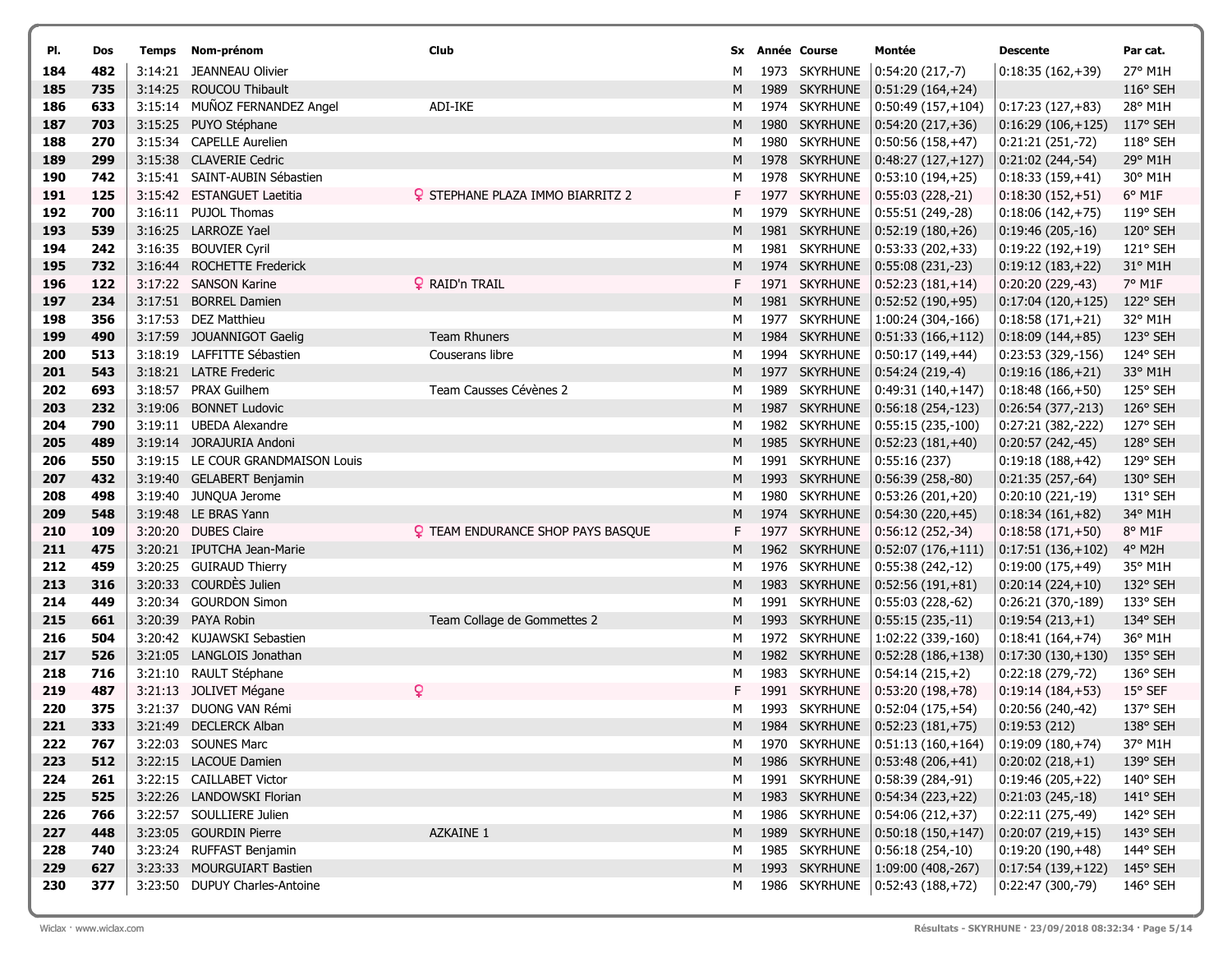| PI.        | Dos        | Temps   | Nom-prénom                                           | Club                                  |        | Sx Année Course                | Montée                                       | <b>Descente</b>                         | Par cat.                     |
|------------|------------|---------|------------------------------------------------------|---------------------------------------|--------|--------------------------------|----------------------------------------------|-----------------------------------------|------------------------------|
| 231        | 267        | 3:23:58 | CAMPAGNARO Sébastien                                 |                                       | м      | 1985 SKYRHUNE                  | $0:57:13(266,-68)$                           | $0:19:59(216,-3)$                       | 147° SEH                     |
| 232        | 407        |         | 3:24:06 FEY Audric                                   |                                       | м      | 1986 SKYRHUNE                  | $ 0:55:45(245,+22) $                         |                                         | 148° SEH                     |
| 233        | 381        |         | 3:24:13 ERROTABEHERE Cecile                          | <b>Q</b> AVIRON BAYONNAIS TRAIL 1     | F.     | 1981 SKYRHUNE                  | $ 0:59:19(291,-102) $                        | $0:22:24(282,-58)$                      | $16^{\circ}$ SEF             |
| 234        | 326        | 3:24:17 | DAMOUR Jérôme                                        |                                       | м      | 1985 SKYRHUNE                  | $0:55:13(233,+65)$                           | $0:19:14(184,+86)$                      | 149° SEH                     |
| 235        | 793        |         | 3:24:31 UNGAUER Maxence                              |                                       | M      | 1992 SKYRHUNE                  | $(0:53:20(198,+97))$                         | $0:21:32(255,-2)$                       | 150° SEH                     |
| 236        | 505        |         | 3:24:39 LABARTHE Thomas                              |                                       | М      | 1991 SKYRHUNE                  | $0:56:20(256,-108)$                          | 0:25:25 (350,-173)                      | 151° SEH                     |
| 237        | 638        |         | 3:24:44 NENCI Steve                                  |                                       | М      | 1971 SKYRHUNE                  | $ 0:51:37(168,+154)$                         | $0:21:05(246,+9)$                       | 38° M1H                      |
| 238        | 409        |         | 3:24:47 FOISSAC Remy                                 |                                       | м      | 1991 SKYRHUNE                  | $ 1:02:10(335,-180) $                        | 0:22:42 (294,-75)                       | 152° SEH                     |
| 239        | 88         |         | 3:24:56 SOMPROU Mathieu                              | <b>ESCLOPS D'AZUN 4</b>               | M      | 1983 SKYRHUNE                  | $ 1:01:16(317,-197) $                        | $0:24:12(336,-154)$                     | 153° SEH                     |
| 240        | 509        |         | 3:24:56 LACFOURNIER Remi                             | les traileurs du Marensin             | м      | 1984 SKYRHUNE                  | $0:53:14(195,+91)$                           | $0:19:33(202,+44)$                      | 154° SEH                     |
| 241        | 612        |         | 3:25:04 MILLET Pierre                                |                                       | M      | 1980 SKYRHUNE                  | $ 0:54:16(216,+95) $                         | $0:18:07(143,+124)$                     | $155^{\circ}$ SEH            |
| 242        | 419        |         | 3:25:04 GAILLARD Anthony                             |                                       | м      | 1979 SKYRHUNE                  | $ 0:54:50(226,+54)$                          | $0:21:44(261,-9)$                       | 156° SEH                     |
| 243        | 641        |         | 3:25:19 NOBLET Eric                                  |                                       | M      | 1981 SKYRHUNE                  | $ 0:55:49(248,+4) $                          | $0:21:48(263,-21)$                      | 157° SEH                     |
| 244        | 349        |         | 3:25:20 DERRIPS Guillaume                            |                                       | М      | 1977 SKYRHUNE                  | $ 0:53:38(203,+74) $                         | $0:20:56(240,+3)$                       | 39° M1H                      |
| 245        | 554        |         | 3:25:21 LE NOGUILLARD Mael                           |                                       | M      | 1978 SKYRHUNE                  | $ 1:07:58(396,-222) $                        | $0:20:45(235,+45)$                      | 40° M1H                      |
| 246        | 532        |         | 3:25:23 LARRALDE Bruno                               |                                       | М      | 1985 SKYRHUNE                  | $ 0:55:12(232,+35) $                         | $0:20:53(238,+10)$                      | 158° SEH                     |
| 247        | 169        |         | 3:25:25 ANGELAUD Jérôme                              |                                       | М      | 1973 SKYRHUNE                  | $ 1:01:13(315,-151) $                        | $0:25:01(348,-131)$                     | 41° M1H                      |
| 248        | 451        |         | 3:25:32 GRELOT Julien                                |                                       | м      | 1987 SKYRHUNE                  | 0:51:55 (173,+129)                           | $0:22:49(302,-55)$                      | 159° SEH                     |
| 249        | 276        |         | 3:25:42 CARRERE Marc                                 |                                       | M      | 1982 SKYRHUNE                  | $ 0:55:46(247,+40) $                         | $0:20:39(234,+30)$                      | 160° SEH                     |
| 250        | 114        |         | 3:25:54 BOUTARIN Océane                              | <b>Q</b> TEAM MAGICREME INTERNATIONAL | F.     | 1991 SKYRHUNE                  | $0:53:05(193,+41)$                           | 0:24:05 (334,-127)                      | 17° SEF                      |
| 251        | 259<br>529 |         | 3:25:58 CABOURET Christophe<br>3:26:10 LAQUET Morgan |                                       | М      | 1980 SKYRHUNE<br>1976 SKYRHUNE | $ 1:00:23(303,-66) $<br>$ 0:53:20(198,+65) $ | $0:18:37(163,+103)$                     | $161^{\circ}$ SEH<br>42° M1H |
| 252<br>253 | 254        | 3:26:13 | <b>BRUMEAUX Martin</b>                               |                                       | м<br>M | 1974 SKYRHUNE                  | $ 0:57:22(268,-6) $                          | 0:24:27 (340,-108)<br>$0:21:12(248,+8)$ | 43° M1H                      |
| 254        | 208        | 3:26:13 | <b>BELAUD Alderic</b>                                |                                       | М      | 1982 SKYRHUNE                  | $0:55:32(239,-43)$                           | 0:23:07 (306,-103)                      | 162° SEH                     |
| 255        | 617        |         | 3:26:40 MONTES VALLINA Alejandro                     |                                       | M      | 1997 SKYRHUNE                  | $ 0:54:30(220,+85) $                         | $0:18:48(166,+103)$                     | 18° ESH                      |
| 256        | 573        |         | 3:26:58 LUCAND Maxime                                |                                       | М      | 1991 SKYRHUNE                  | $ 0:55:37(240,+2) $                          | 0:21:54 (268,-32)                       | 163° SEH                     |
| 257        | 761        |         | 3:27:21 SERIEYS Olivier                              |                                       | М      | 1976 SKYRHUNE                  | $ 0:58:19(281,-24) $                         | $0:23:01(304,-45)$                      | 44° M1H                      |
| 258        | 664        |         | 3:27:31 PENIN Romaric                                |                                       | м      | 1989 SKYRHUNE                  | $ 0:54:31(222,+87)$                          | $0:20:12(223,+49)$                      | 164° SEH                     |
| 259        | 752        |         | 3:27:36 SANCHEZ Jon                                  | <b>TXAPELKETA</b>                     | M      | 1981 SKYRHUNE                  | $ 1:01:11(314,-68) $                         | $0:18:30(152,+122)$                     | 165° SEH                     |
| 260        | 495        |         | 3:28:20 IRATCHET Julien                              |                                       | м      | 1983 SKYRHUNE                  | $0:58:07(278,-38)$                           | 0:22:39 (293,-44)                       | 166° SEH                     |
| 261        | 696        |         | 3:28:36 PRINCE Nicolas                               | Les Bofs                              | M      | 1980 SKYRHUNE                  | $ 0:56:59(263,+11) $                         | $0:22:33(288,-26)$                      | 167° SEH                     |
| 262        | 610        |         | 3:28:41 MICHE Benoit                                 | STEPHANE PLAZA IMMO BIARRITZ 2        | м      | 1980 SKYRHUNE                  | $ 1:01:00(310,-86) $                         | $0:21:26(252,+5)$                       | 168° SEH                     |
| 263        | 759        |         | 3:28:50 SEGURA Cedric                                |                                       | M      | 1988 SKYRHUNE                  | $ 0:52:32(187,+184) $                        | $0:20:19(228,+60)$                      | $169°$ SEH                   |
| 264        | 671        |         | 3:28:57 PETRISSANS Frédéric                          |                                       | М      | 1979 SKYRHUNE                  | 0:59:22 (293,-42)                            | $0:22:16(277,-14)$                      | 170° SEH                     |
| 265        | 731        |         | 3:29:16 ROBIN David                                  |                                       | M      | 1981 SKYRHUNE                  | $ 0:56:49(261,+48) $                         | $0:19:24(194,+92)$                      | 171° SEH                     |
| 266        | 156        |         | 3:29:21 ALCACEBE Eric                                | Les Bofs                              | м      | 1975 SKYRHUNE                  | 1:01:01 (311,-127)                           | 0:23:50 (326,-94)                       | 45° M1H                      |
| 267        | 688        |         | 3:29:23 POUDEVIGNE Audrey                            | <b>Q</b> AVIRON BAYONNAIS TRAIL 2     | F.     | 1979 SKYRHUNE                  | $ 1:00:59(309,-29) $                         | $0:19:25(196,+96)$                      | 18° SEF                      |
| 268        | 515        |         | 3:29:29 LAFOND Alban                                 |                                       | м      |                                | 1983 SKYRHUNE   0:54:01 (209,+119)           | $ 0:22:45(297,-21) $                    | 172° SEH                     |
| 269        | 301        |         | 3:29:45 BERUJON Clément                              |                                       |        | M 1977 SKYRHUNE                | $ 1:01:32(321,-38) $                         | $0:18:29(149,+149)$                     | 46° M1H                      |
| 270        | 275        |         | 3:30:21 CARON Jean-Christophe                        |                                       | м      | 1969 SKYRHUNE                  | $ 1:01:10(313,-66) $                         | $0:19:25(196,+82)$                      | 47° M1H                      |
| 271        | 364        |         | 3:30:29 DOURTHE Gregory                              |                                       | M      | 1987 SKYRHUNE                  | $ 0:55:43(244,+117)$                         | $0:20:15(225,+82)$                      | $173^{\circ}$ SEH            |
| 272        | 691        |         | 3:30:49 POULIN Eric                                  | AVIRON BAYONNAIS TRAIL 2              | м      | 1966 SKYRHUNE                  | $ 0:57:53(274,+42) $                         | $0:21:01(243,+50)$                      | 5° M2H                       |
| 273        | 434        |         | 3:31:43 GEOFFROY Yann                                |                                       | M      | 1991 SKYRHUNE                  | $ 0:57:07(265,+75) $                         | $0:19:45(204,+101)$                     | $174^{\circ}$ SEH            |
| 274        | 310        |         | 3:31:53 CORTIJO IDOYAGA Aitzol                       |                                       | м      | 1993 SKYRHUNE                  | $ 0:56:41(259,+71)$                          | $0:18:32(157,+134)$                     | 175° SEH                     |
| 275        | 252        |         | 3:32:07 BROSSARD Nicolas                             |                                       | M      | 1977 SKYRHUNE                  | $ 1:08:12(402,-234) $                        | $ 0:22:47(300,-24) $                    | 48° M1H                      |
| 276        | 173        |         | 3:32:23 ARNAUD Loïc                                  |                                       | м      | 1981 SKYRHUNE                  | $ 1:01:50(327,-69) $                         | $0:20:52(237,+50)$                      | 176° SEH                     |
| 277        | 644        |         | 3:32:37 NOT Stéphane                                 |                                       | M      |                                | 1974 SKYRHUNE 0:57:51 (273,-74)              | 0:28:28 (395,-174)                      | 49° M1H                      |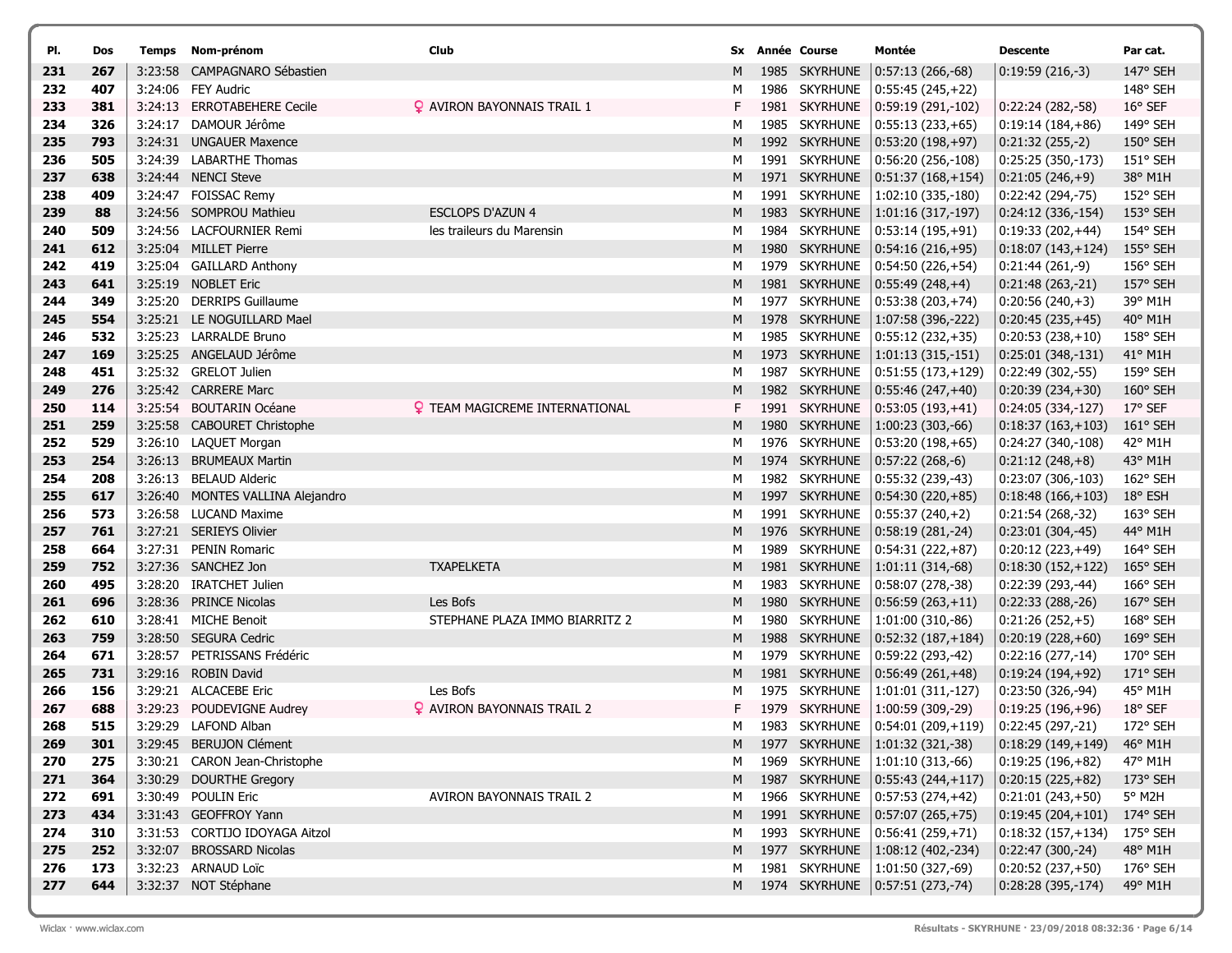| PI.        | Dos        | Temps Nom-prénom                                 | Club                              |        | Sx Année Course                | Montée                                      | Descente                                 | Par cat.            |
|------------|------------|--------------------------------------------------|-----------------------------------|--------|--------------------------------|---------------------------------------------|------------------------------------------|---------------------|
| 278        | 699        | 3:32:54 PUECH Cyril                              |                                   | м      | 1978 SKYRHUNE                  | $ 0:55:45(245,+22) $                        | $0:25:33(355,-105)$                      | 50° M1H             |
| 279        | 807        | 3:33:19 VITOUX Richard                           |                                   | Μ      | 1978 SKYRHUNE                  | $ 0:53:45(205,+113) $                       | $0:23:01(304,-34)$                       | 51° M1H             |
| 280        | 595        | 3:33:25 MARTY Anthony                            |                                   | М      | 1983 SKYRHUNE                  | $ 1:06:11(383,-187) $                       | 0:23:22 (314,-32)                        | 177° SEH            |
| 281        | 708        | 3:33:40 RABAT Jean-Noël                          |                                   | M      | 1981 SKYRHUNE                  | $ 1:03:36(361,-91) $                        | $0:21:30(254,+54)$                       | 178° SEH            |
| 282        | 652        | 3:33:47 ORTIZ François                           |                                   | М      | 1972 SKYRHUNE                  | $ 1:01:42(324,-96) $                        | 0:23:58 (330,-63)                        | 52° M1H             |
| 283        | 744        | 3:33:53 SALAUN Aurore                            | $\Omega$ aviron bayonnais trail 4 | F.     | 1988 SKYRHUNE                  | $ 0:58:11(279,+45) $                        | $0:22:03(271,+33)$                       | 19° SEF             |
| 284        | 741        | 3:34:10 RUIVARD Perrine                          | Q                                 |        | 1992 SKYRHUNE                  | $ 0:53:58(207,+96) $                        | $0:26:19(368,-111)$                      | 20° SEF             |
| 285        | 321        | 3:34:11 COUTURIER Antoine                        |                                   | M      | 1992 SKYRHUNE                  | $ 0:53:43(204,+142) $                       | $0:23:19(312,-29)$                       | $179°$ SEH          |
| 286        | 97         | 3:34:38 MARTINS Dimitry                          |                                   | Μ      | 1998 SKYRHUNE                  | $ 1:05:32(376,-136) $                       | $0:19:49(210,+92)$                       | 2° TTIKI 2          |
| 287        | 645        | 3:35:08 NUGUET Nicolas                           |                                   | M      | 1979 SKYRHUNE                  | $ 0:59:59(297,-3) $                         | $0:20:34(233,+64)$                       | 180° SEH            |
| 288        | 677        | 3:35:17 PILLARD Fabien                           |                                   | м      | 1972 SKYRHUNE                  | $ 0:57:50(272,+77) $                        | $0:20:46(236,+74)$                       | 53° M1H             |
| 289        | 804        | 3:35:28 VILLACAMPA Eric                          |                                   | M      | 1981 SKYRHUNE                  | $ 0:59:07(290,+24) $                        | $0:22:43(295,+10)$                       | 181° SEH            |
| 290        | 392        | 3:35:45 EZCURRA Daniel                           | SARAKORRIKA 2                     | М      | 1982 SKYRHUNE                  | $ 0:55:51(249,-33) $                        | 0:32:19 (409,-195)                       | 182° SEH            |
| 291        | 303        | 3:36:01 COLLET Vincent                           |                                   | M      | 1979 SKYRHUNE                  | $ 0:56:50(262,+93) $                        | $0:22:33(288,+21)$                       | 183° SEH            |
| 292        | 506        | 3:36:05 LABAT David                              |                                   | м      | 1980 SKYRHUNE                  | $ 0:58:05(276,+28) $                        | $0:21:53(267,+22)$                       | 184° SEH            |
| 293        | 306        | 3:36:15 COMAT Andoni                             |                                   | M      | 1990 SKYRHUNE                  | $ 1:03:54(364,-51) $                        |                                          | 185° SEH            |
| 294        | 461        | 3:36:16 HARDOY Pierre                            |                                   | м      | 1994 SKYRHUNE                  | $ 0:55:26(238,+17) $                        | 0:29:02 (398,-157)                       | 186° SEH            |
| 295        | 268        | 3:36:19 CAMPION Raphaël                          |                                   | Μ      | 1986 SKYRHUNE                  | $ 0:54:45(225,+137) $                       | $0:23:21(313,-17)$                       | 187° SEH            |
| 296        | 605        | 3:36:19 MERCAPIDE Alain                          |                                   | м      | 1984 SKYRHUNE                  | $ 1:02:42(345,-74) $                        | $0:23:17(309,-9)$                        | 188° SEH            |
| 297        | 263        | 3:36:23 CALLEAU Jeremy                           |                                   | M      | 1985 SKYRHUNE                  | $ 1:00:12(300,-8) $                         | $0:22:07(273,+21)$                       | 189° SEH            |
| 298        | 770        | 3:36:49 STÉPHANE Baillioux                       |                                   | м      | 1973 SKYRHUNE                  | $ 0:58:50(287,+56) $                        | $0:21:18(250,+63)$                       | 54° M1H             |
| 299        | 216        | 3:36:55 BERTHAULT Maryam                         | ¥                                 | F.     | 1983 SKYRHUNE                  | $ 1:00:04(299,+52) $                        | $0:21:35(257,+67)$                       | 21° SEF             |
| 300        | 379        | 3:36:57 PERIN Eric                               |                                   | м      | 1966 SKYRHUNE                  | $ 1:02:48(348,-40) $                        | $0:18:54(168,+151)$                      | 6° M2H              |
| 301        | 536        | 3:37:10 LARRIEU Olivier                          |                                   | M      | 1973 SKYRHUNE                  | $ 1:00:19(301,+36) $                        | $0:19:56(214,+102)$                      | 55° M1H             |
| 302        | 166        | 3:37:15 AMEZTOY Didier                           | <b>AZKAINE 3</b>                  | м      | 1966 SKYRHUNE                  | $ 0:58:57(288,+77) $                        | $0:19:28(199,+130)$                      | 7° M2H              |
| 303        | 634        | 3:37:28 MUTIO Vincent                            |                                   | Μ      | 1991 SKYRHUNE                  | $ 1:04:12(368,-78) $                        | $0:21:37(259,+56)$                       | 190° SEH            |
| 304        | 311        | 3:37:51 COSTADOAT Sylvain                        |                                   | м      | 1984 SKYRHUNE                  | $ 0:55:40(243,+115) $                       | $0:21:51(266,+34)$                       | $191^{\circ}$ SEH   |
| 305        | 416<br>501 | 3:38:08 GABARAIN Peio<br>3:38:39 KLEIN Guillaume |                                   | Μ      | 1979 SKYRHUNE<br>1994 SKYRHUNE | $ 1:03:25(358,-139) $                       | $0:26:58(378,-99)$                       | 192° SEH            |
| 306<br>307 | 668        | 3:38:48 PERRIN Oscar                             | SARAKORRIKA 1                     | м<br>M | 1997 SKYRHUNE                  | $ 0:58:46(285,-7) $<br>$ 1:03:28(360,-22) $ | 0:26:31 (374,-93)<br>$0:19:38(203,+141)$ | 193° SEH<br>19° ESH |
| 308        | 686        | 3:39:30 PONS Jérôme                              |                                   | м      | 1972 SKYRHUNE                  | $ 0:56:36(257,+126) $                       | $0:23:27(317,+11)$                       | 56° M1H             |
| 309        | 436        | 3:39:40 GESTAS Nicolas                           |                                   | M      | 1983 SKYRHUNE                  | $ 1:07:26(394,-183) $                       | $0:19:46(205,+89)$                       | 194° SEH            |
| 310        | 315        | 3:40:17 COURADE Jérémy                           |                                   | М      | 1990 SKYRHUNE                  | $ 1:01:59(331,-49) $                        | $0:22:37(291,+11)$                       | 195° SEH            |
| 311        | 670        | 3:40:22 PESSEGUE Jean-Laurent                    |                                   | M      | 1971 SKYRHUNE                  | $ 1:02:15(336,+7) $                         | $0:21:55(269,+68)$                       | 57° M1H             |
| 312        | 651        | 3:41:24 ORTEGA Guillaume                         |                                   | М      | 1984 SKYRHUNE                  | $ 1:00:28(306,+37) $                        | $0:23:38(320,+6)$                        | 196° SEH            |
| 313        | 195        | 3:41:28 BARRE Estelle                            | Q                                 | F.     | 1992 SKYRHUNE                  | $ 0:55:37(240,+139)$                        | $0:23:26(315,-1)$                        | 22° SEF             |
| 314        | 553        | 3:41:48 LE GARREC Mario                          |                                   | м      | 1978 SKYRHUNE                  | $ 0:51:41(169,+337)$                        | $0:21:28(253,+106)$                      | 58° M1H             |
| 315        | 360        | 3:41:54 DIQUELOU Franck                          |                                   | M      |                                | 1968 SKYRHUNE 0:58:22 (282,-9)              | $0:27:36(384,-111)$                      | 8° M2H              |
| 316        | 257        | 3:41:56 BURLAUD Antony                           |                                   | M      | 1983 SKYRHUNE                  | $ 1:00:28(306,-40) $                        | 0:26:11 (364,-80)                        | 197° SEH            |
| 317        | 221        | 3:42:11 BIAU Stephane                            | PYRENEES LIBRES                   | M      | 1985 SKYRHUNE                  | $1:14:29(435,-234)$                         | $0:22:43(295,+44)$                       | 198° SEH            |
| 318        | 594        | 3:42:14 MARTIOL Denis                            |                                   | м      | 1990 SKYRHUNE                  | $ 0:59:02(289,+103)$                        | $0:22:38(292,+54)$                       | 199° SEH            |
| 319        | 168        | 3:42:15 ANETAS Andoni                            |                                   | M      | 1987 SKYRHUNE                  | $ 0:59:53(295,+108) $                       | $0:21:06(247,+103)$                      | 200° SEH            |
| 320        | 385        | 3:42:31 ESPIL Franck                             |                                   | М      | 1991 SKYRHUNE                  | $ 1:02:05(334,-14) $                        | $0:23:49(325,-3)$                        | 201° SEH            |
| 321        | 549        | 3:43:49 LE BRIS Cedric                           | Team Rhuners                      | M      | 1981 SKYRHUNE                  | $ 1:02:22(339,+45) $                        | $0:20:33(232,+122)$                      | 202° SEH            |
| 322        | 524        | 3:43:58 LAMOUROUX Thomas                         | SkyRhume                          | м      | 1986 SKYRHUNE                  | $ 0:58:48(286,+26) $                        | 0:27:49 (389,-90)                        | 203° SEH            |
| 323        | 192        | 3:44:00 BARES Céline                             | ò                                 | F.     | 1978 SKYRHUNE                  | $ 1:02:18(338,+48) $                        | $0:22:25(284,+71)$                       | 9° M1F              |
| 324        | 170        | 3:44:12 ANGUENOT Benoit                          |                                   | М      |                                | 1980 SKYRHUNE   0:55:05 (230,+66)           | 0:30:40 (403,-138)                       | 204° SEH            |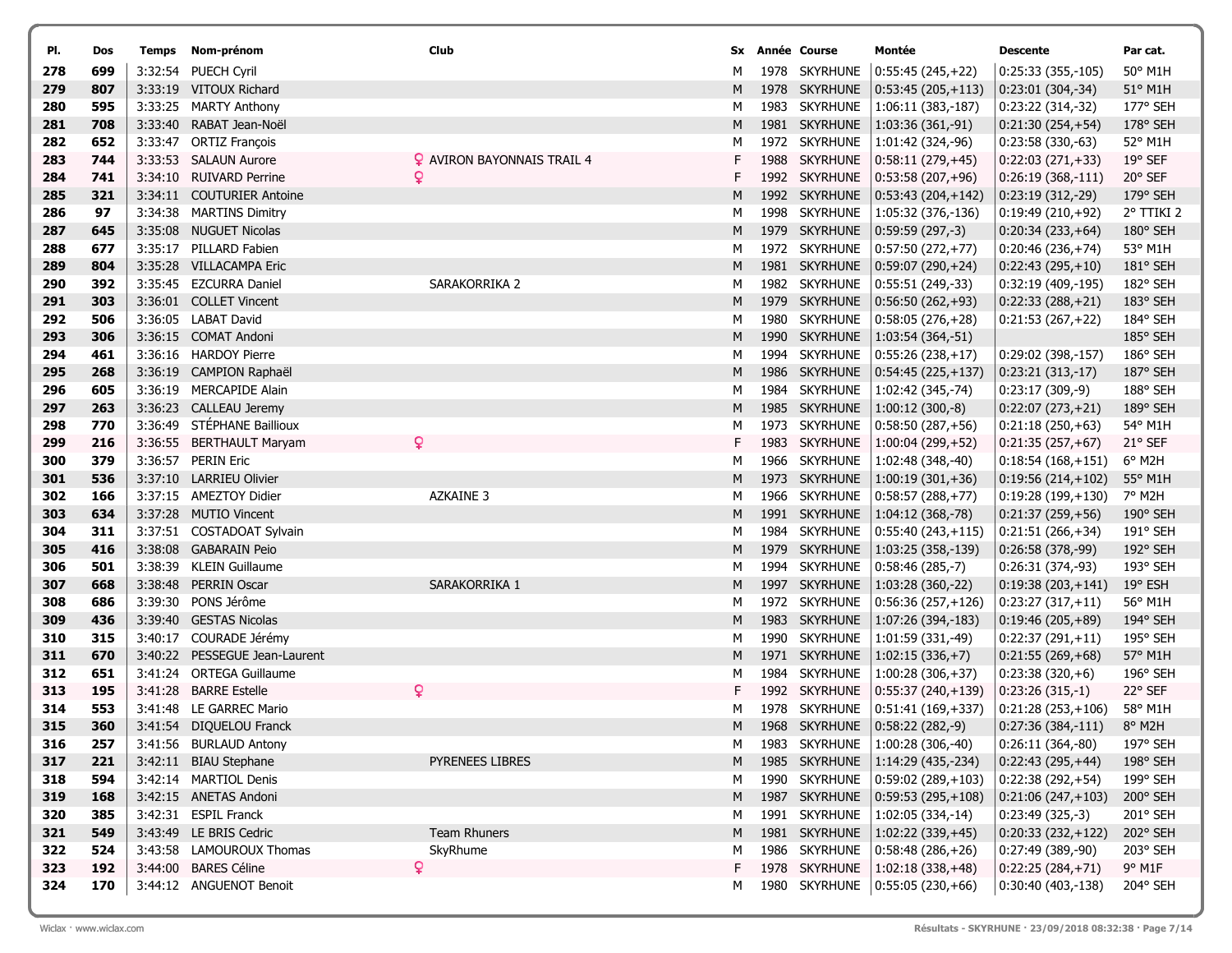| PI.        | Dos        | Temps   | Nom-prénom                                        | Club                                            |        |      | Sx Année Course                | Montée                                 | <b>Descente</b>                          | Par cat.            |
|------------|------------|---------|---------------------------------------------------|-------------------------------------------------|--------|------|--------------------------------|----------------------------------------|------------------------------------------|---------------------|
| 325        | 411        |         | 3:45:35 FONSECA Philippe                          |                                                 | M      |      | 1983 SKYRHUNE                  | $ 1:06:41(388,-42) $                   | $0:20:09(220,+138)$                      | 205° SEH            |
| 326        | 400        |         | 3:45:51 FERRAGGI Stéphane                         |                                                 | М      |      | 1982 SKYRHUNE                  | 1:09:10 (411,-112)                     | $0:22:28(285,+64)$                       | 206° SEH            |
| 327        | 643        |         | 3:46:23 NOGARE Bernard                            |                                                 | M      |      | 1963 SKYRHUNE                  | $ 1:00:20(302,+48) $                   | $0:26:01(360,-34)$                       | 9° M2H              |
| 328        | 619        |         | 3:46:36 MORATE Sergio                             |                                                 | М      |      | 1976 SKYRHUNE                  | $ 1:01:56(330,+12) $                   | 0:24:08(335)                             | 59° M1H             |
| 329        | 152        |         | 3:46:36 AFFATICATI Giada                          |                                                 | F.     |      | 1989 SKYRHUNE                  | $0:57:01(264,+130)$                    | $0:27:02(380,-39)$                       | 23° SEF             |
| 330        | 692        |         | 3:46:53 POURTAU Thomas                            |                                                 | М      |      | 1992 SKYRHUNE                  | $1:03:37(362,+18)$                     | $0:22:18(279,+82)$                       | 207° SEH            |
| 331        | 477        |         | 3:46:56 JACQUIER Bertrand                         |                                                 | M      |      | 1988 SKYRHUNE                  | $1:00:25(305,+92)$                     | $0:23:17(309,+42)$                       | 208° SEH            |
| 332        | 81         |         | 3:47:18 RIBEYRE Charles                           | Team Collage de Gommettes 2                     | м      |      | 1990 SKYRHUNE                  | 1:04:46 (371,-138)                     | 0:30:45 (404,-115)                       | 209° SEH            |
| 333        | 631        |         | 3:47:18 MULLER Vincent                            |                                                 | M      |      | 1984 SKYRHUNE                  | 1:02:45 (346,-23)                      | 0:25:45 (357,-27)                        | 210° SEH            |
| 334        | 347        |         | 3:47:48 DEPEZ Sylvain                             |                                                 | М      |      | 1988 SKYRHUNE                  | $1:02:16(337,+82)$                     | $0:22:07(273,+98)$                       | 211° SEH            |
| 335        | 690        |         | 3:47:58 POUJEAU Armand                            |                                                 | M      |      | 1989 SKYRHUNE                  | $1:01:23(319,+10)$                     | 0:25:40 (356,-37)                        | 212° SEH            |
| 336        | 694        |         | 3:48:18 PRE Denis                                 |                                                 | М      |      | 1974 SKYRHUNE                  | 1:09:08 (409,-118)                     | $0:26:05(361,-14)$                       | 60° M1H             |
| 337        | 289        |         | 3:48:34 CHARRIER Florent                          |                                                 | M      |      | 1981 SKYRHUNE                  | $ 1:06:55(392,-128) $                  | $0:21:39(260,+63)$                       | 213° SEH            |
| 338        | 479        |         | 3:48:46 JAMMES Lucas                              |                                                 | М      |      | 1995 SKYRHUNE                  | $ 1:01:22(318,+109)$                   | $0:21:49(264,+108)$                      | 214° SEH            |
| 339        | 344        |         | 3:48:52 DEMBLOCQUE Guy                            |                                                 | M      |      | 1966 SKYRHUNE                  | $ 1:02:04(333,+87) $                   | $0:20:15(225,+145)$                      | 10° M2H             |
| 340        | 746        |         | 3:48:55 SALLAN Pascal                             |                                                 | М      |      | 1968 SKYRHUNE                  | 1:08:15 (403,-43)                      | $0:23:30(318,+50)$                       | 11° M2H             |
| 341        | 153        |         | 3:48:58 AGNIEL Guillaume                          |                                                 | M      |      | 1986 SKYRHUNE                  | $ 1:03:05(352,+36) $                   | $0:24:29(343,+20)$                       | 215° SEH            |
| 342        | 715        |         | 3:49:32 RAUFAST Vincent                           | couserans libre                                 | М      |      | 1991 SKYRHUNE                  | 1:01:42 (324,-4)                       | 0:27:46 (387,-71)                        | 216° SEH            |
| 343        | 431        |         | 3:49:54 GAYRARD Rémi                              |                                                 | M      | 1987 | <b>SKYRHUNE</b>                | $ 1:05:38(379,-86) $                   | $0:24:13(337,-5)$                        | 217° SEH            |
| 344        | 542        |         | 3:50:34 LATASTE Laurent                           |                                                 | М      |      | 1983 SKYRHUNE                  | $1:01:40(323,+28)$                     | 0:26:59 (379,-46)                        | 218° SEH            |
| 345        | 426        |         | 3:50:47 GASTON Yannick                            |                                                 | M      |      | 1981 SKYRHUNE                  | $ 1:08:23(404,-77) $                   | $0:23:26(315,+44)$                       | 219° SEH            |
| 346        | 583        |         | 3:50:56 MANAUT Véronique                          | <b>Q</b> ESCLOPS D'AZUN 4                       | F.     |      | 1977 SKYRHUNE                  | $ 0.59:50(294,+178) $                  | $0:18:13(146,+238)$                      | $10^{\circ}$ M1F    |
| 347        | 457        |         | 3:50:56 GUILLOTIN Franck                          |                                                 | M      |      | 1966 SKYRHUNE                  | $ 1:01:54(329,-10) $                   | $0:29:48(401,-83)$                       | 12° M2H             |
| 348        | 372        | 3:50:57 | DUMAS Jean-Luc                                    |                                                 | М      |      | 1968 SKYRHUNE                  | $(0:59:59(297,+49))$                   | 0:29:42 (399,-80)                        | 13° M2H             |
| 349        | 383        |         | 3:51:02 ESCOUTE Baptiste                          |                                                 | M      |      | 1976 SKYRHUNE                  | $ 1:03:11(354,+63) $                   | $0:22:32(287,+91)$                       | 61° M1H             |
| 350        | 425        |         | 3:51:02 GASSIE Jerome                             |                                                 | М      |      | 1977 SKYRHUNE                  | $1:03:57(366,+51)$                     | $0:21:46(262,+118)$                      | 62° M1H             |
| 351        | 758        |         | 3:51:04 SCHULTHEISS Laurent                       |                                                 | M      |      | 1992 SKYRHUNE                  | $ 1:02:36(343,+38) $                   | $0:23:43(323,+30)$                       | 220° SEH            |
| 352        | 798        |         | 3:51:13 VERDOUX Alexis                            |                                                 | М      |      | 1993 SKYRHUNE                  | 1:01:38 (322,+34)                      | 0:26:08 (362,-25)                        | 221° SEH            |
| 353<br>354 | 335<br>665 |         | 3:51:18 DEFAUX Gilles<br>3:51:28 PENNETIER Franck |                                                 | M<br>М |      | 1980 SKYRHUNE<br>1973 SKYRHUNE | 1:08:06 (400,-35)<br>$1:04:50(372,+4)$ | $0:22:46(298,+78)$<br>$0:23:18(311,+51)$ | 222° SEH<br>63° M1H |
| 355        | 772        |         | 3:51:42 STIBLER Christophe                        |                                                 | M      |      | 1969 SKYRHUNE                  | $1:08:04(398,-39)$                     | $0:23:39(321,+45)$                       | 64° M1H             |
| 356        | 710        |         | 3:52:15 RABINE Antoine                            |                                                 | М      |      | 1982 SKYRHUNE                  | $ 1:01:50(327,+27) $                   | $0:28:55(397,-61)$                       | 223° SEH            |
| 357        | 318        |         | 3:52:36 COURTIN Vincent                           |                                                 | M      |      | 1981 SKYRHUNE                  |                                        | $0:23:42(322,+35)$                       | 224° SEH            |
| 358        | 676        |         | 3:53:06 PIGNOL Ghislain                           |                                                 | М      |      | 1976 SKYRHUNE                  | 1:12:56 (424,-125)                     | $0:22:30(286,+88)$                       | 65° M1H             |
| 359        | 811        |         | 3:53:13 YARZABAL Yanick                           |                                                 | M      |      | 1975 SKYRHUNE                  | $ 1:01:30(320,+108) $                  | $0:25:30(352,+22)$                       | 66° M1H             |
| 360        | 287        |         | 3:53:49 CHAGHIL Driss                             |                                                 | М      |      | 1976 SKYRHUNE                  | $1:06:32(386,+7)$                      | $0:25:31(353,+33)$                       | 67° M1H             |
| 361        | 494        |         | 3:53:50 JUBET Arnaud                              |                                                 | M      |      | 1975 SKYRHUNE                  | $ 1:04:37(370,+52) $                   | $ 0:24:38(345,+42) $                     | 68° M1H             |
| 362        | 673        |         | 3:53:51 PHILIBERT Xavier                          |                                                 | М      |      |                                | 1979 SKYRHUNE   1:09:20 (414,+27)      | $0:18:14(147,+275)$                      | 225° SEH            |
| 363        | 613        |         | 3:54:08 MINVILLE Frédéric                         |                                                 | м      |      | 1972 SKYRHUNE                  | $1:05:33(377,+56)$                     | $0:20:54(239,+162)$                      | 69° M1H             |
| 364        | 324        |         | 3:54:10 CULIE Thierry                             | Équipe Camille Léon - « Un homme parti trop tôt | М      |      | 1969 SKYRHUNE                  | $1:02:46(347,+101)$                    | $0:24:27(340,+49)$                       | 70° M1H             |
| 365        | 530        |         | 3:54:19 LARAVOIRE Marie                           | Q                                               | F      |      | 1993 SKYRHUNE                  | $ 0:57:48(271,+240)$                   | $0:22:35(290,+106)$                      | 24° SEF             |
| 366        | 493        |         | 3:54:32 JOURDAN Martine                           | Q                                               | F.     |      | 1971 SKYRHUNE                  | $ 1:01:14(316,+177)$                   | $0:23:45(324,+80)$                       | 11° M1F             |
| 367        | 272        |         | 3:54:39 CAPITAINE Loïc                            |                                                 | M      |      | 1992 SKYRHUNE                  | $ 1:03:19(355,+51) $                   | $ 0:27:20(381,-8) $                      | 226° SEH            |
| 368        | 572        |         | 3:54:55 LUBERRIAGA Philippe                       | <b>AZKAINE 3</b>                                | М      |      | 1971 SKYRHUNE                  | $1:02:58(350,+53)$                     | $0:25:05(349,+20)$                       | 71° M1H             |
| 369        | 734        |         | 3:55:17 ROQUES Pierre                             |                                                 | M      |      | 1988 SKYRHUNE                  |                                        |                                          | 227° SEH            |
| 370        | 660        |         | 3:55:19 CHABANNES Paul-Mathieu                    |                                                 | M      |      | 1985 SKYRHUNE                  | $ 0:57:57(275,+97) $                   | $0:33:47(411,-87)$                       | 228° SEH            |
| 371        | 585        |         | 3:55:32 MANCEAU Sébastien                         |                                                 | м      |      |                                | 1977 SKYRHUNE   1:09:08 (409,-76)      | $ 0:26:50(376,-12) $                     | 72° M1H             |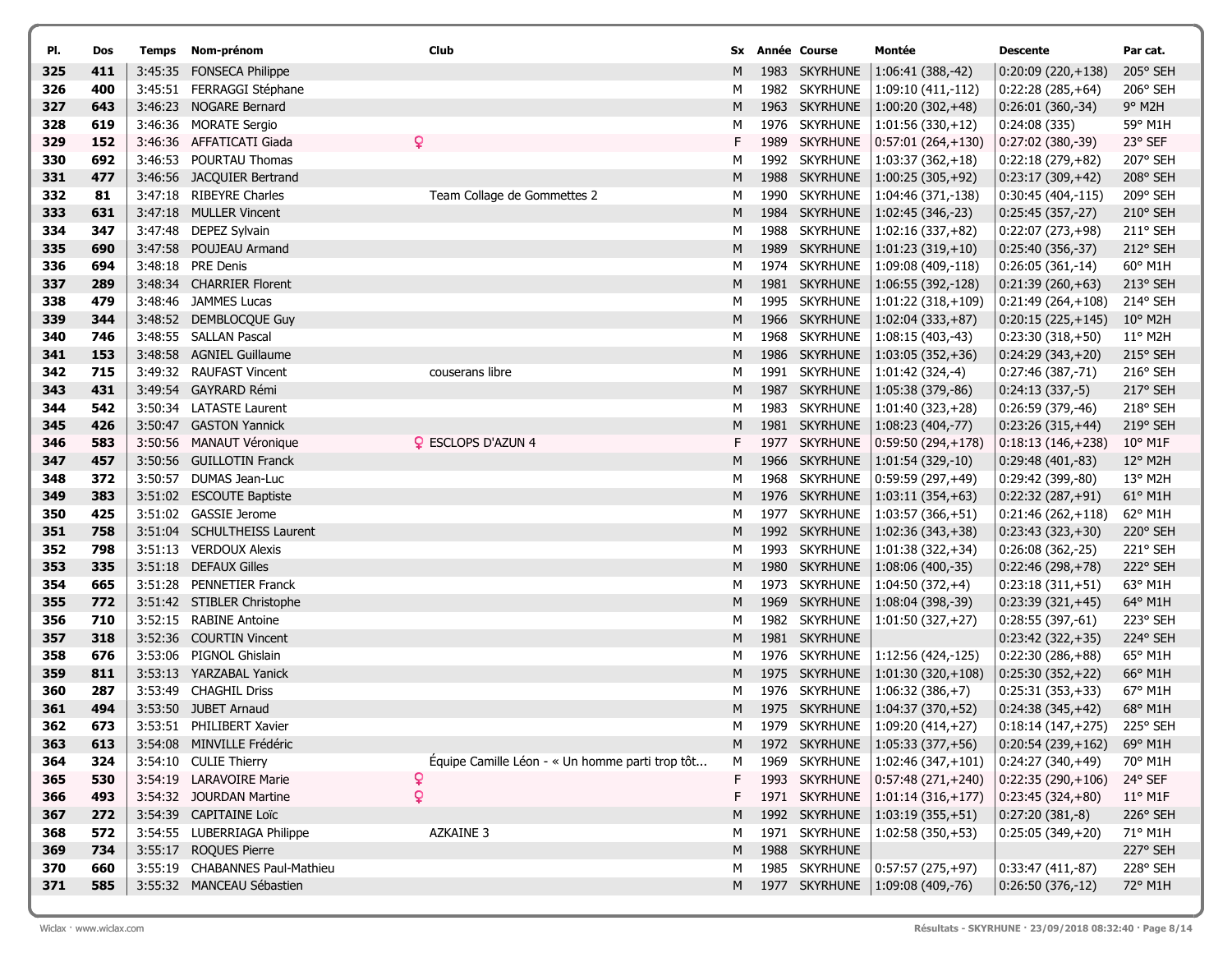| PI.        | Dos        | Temps Nom-prénom                                    | Club                                            |        | <b>Sx Année Course</b>         | Montée                                             | Descente                                 | Par cat.             |
|------------|------------|-----------------------------------------------------|-------------------------------------------------|--------|--------------------------------|----------------------------------------------------|------------------------------------------|----------------------|
| 372        | 559        | 3:55:34 LEBRET Erik                                 |                                                 | Μ      | 1968 SKYRHUNE                  | $1:02:34(342,-7)$                                  | 0:29:47 (400,-67)                        | 14° M2H              |
| 373        | 727        | 3:55:56 REVEILLAC Stéphane                          |                                                 | M      | 1974 SKYRHUNE                  | $ 1:03:20(356,+7) $                                | $0:32:17(408,-61)$                       | 73° M1H              |
| 374        | 718        | 3:56:05 REBINGUET Nadja                             | ò                                               | F.     | 1971 SKYRHUNE                  | $ 1:05:18(375,+56) $                               | $0:22:46(298,+101)$                      | $12^{\circ}$ M1F     |
| 375        | 161        | 3:56:15 ALMEIDA Louis                               | <b>Tobillos</b>                                 | Μ      | 1977 SKYRHUNE                  | $ 1:03:38(363,+40) $                               | $0:24:27(340,+36)$                       | 74° M1H              |
| 376        | 675        | 3:56:26 PHILIPPON Richard                           |                                                 | М      | 1970 SKYRHUNE                  | $0:58:05(276,+122)$                                | $0:28:02(391,-46)$                       | 75° M1H              |
| 377        | 226        | 3:56:31 BISE Edith                                  | <b>Q</b> Tocats del cim                         | F.     | 1981 SKYRHUNE                  | $ 1:02:38(344,+120)$                               | $0:23:16(308,+91)$                       | 25° SEF              |
| 378        | 467        | 3:56:43 HIVERT Franck                               |                                                 | м      | 1972 SKYRHUNE                  | $ 1:13:39(428,-92) $                               | $0:26:36(375,+17)$                       | 76° M1H              |
| 379        | 516        | 3:56:59 LAFOURCADE Gael                             |                                                 | м      | 1979 SKYRHUNE                  | $ 1:15:08(436,-119) $                              | $0:22:24(282,+110)$                      | 229° SEH             |
| 380        | 685        | 3:57:02 PONCIN Stephane                             |                                                 | м      | 1977 SKYRHUNE                  | $1:08:24(405,-90)$                                 | 0:30:05 (402,-50)                        | 77° M1H              |
| 381        | 637        | 3:57:02 NAEL Jeremy                                 |                                                 | Μ      | 1990 SKYRHUNE                  | $ 1:09:12(413,-38) $                               | $0:21:34(256,+128)$                      | 230° SEH             |
| 382        | 334        | 3:57:15 DEDEBAN Régis                               |                                                 | м      | 1966 SKYRHUNE                  | $ 1:05:51(380,+50) $                               | $0:23:15(307,+94)$                       | 15° M2H              |
| 383        | 211        | 3:57:29 BENITO Alberto                              |                                                 | Μ      | 1974 SKYRHUNE                  | $ 1:15:30(439,-134) $                              | $0:26:14(365,+24)$                       | 78° M1H              |
| 384        | 587        | 3:57:32 MARCHESE Laurent                            |                                                 | м      | 1979 SKYRHUNE                  | $ 1:06:24(385,+26) $                               | $0:26:20(369,+22)$                       | 231° SEH             |
| 385        | 215        | 3:57:37 BERTHAULT Gregory                           |                                                 | M      | 1981 SKYRHUNE                  | $ 1:05:13(374,+55) $                               | $0:24:00(332,+64)$                       | 232° SEH             |
| 386        | 453        | 3:57:47 GUETROT Jeremy                              |                                                 | М      | 1991 SKYRHUNE                  | $ 1:07:59(397,+49)$                                | $0:22:23(281,+136)$                      | 233° SEH             |
| 387        | 659        | 3:58:32 PAUCHARD Samuel<br>3:58:34 BASTIDE Pierrick |                                                 | M      | 1988 SKYRHUNE                  | $ 1:02:31(341,+114) $                              | $0:24:04(333,+61)$                       | 234° SEH             |
| 388<br>389 | 202<br>618 | 3:58:37 MORA David                                  |                                                 | м<br>Μ | 1994 SKYRHUNE<br>1984 SKYRHUNE | $ 1:04:18(369,+44)$                                | $0:28:28(395,-13)$                       | 235° SEH<br>236° SEH |
| 390        | 517        | 3:59:06 LAGARDE Christophe                          |                                                 | м      | 1986 SKYRHUNE                  | $ 1:02:49(349,-106) $<br>$\vert$ 1:09:11 (412,-45) | $0:33:56(412,-128)$<br>$0:27:36(384,-2)$ | 237° SEH             |
| 391        | 712        | 3:59:14 RAISIN Arnaud                               |                                                 | Μ      | 1981 SKYRHUNE                  | $ 0:57:43(270,+14) $                               | 0:39:49 (415,-141)                       | 238° SEH             |
| 392        | 738        | 3:59:23 ROUSSEL Vincent                             |                                                 | м      | 1975 SKYRHUNE                  | $ 1:03:26(359,+19) $                               | $0:33:28(410,-55)$                       | 79° M1H              |
| 393        | 481        | 3:59:29 JEAN Romain                                 |                                                 | М      | 1975 SKYRHUNE                  | $1:02:58(350,+76)$                                 | $0:26:16(367,+13)$                       | 80° M1H              |
| 394        | 503        | 3:59:40 KRIVOBOKOW Benoit                           |                                                 | м      | 1984 SKYRHUNE                  | $ 1:06:49(390,+25) $                               | $0:26:10(363,+35)$                       | 239° SEH             |
| 395        | 398        | 4:00:06 FERNANDEZ Igor                              |                                                 | Μ      | 1973 SKYRHUNE                  | $ 1:03:55(365,-33) $                               | $0:36:25(413,-71)$                       | 81° M1H              |
| 396        | 193        | 4:00:18 BARON Aude                                  | ò                                               | F.     | 1986 SKYRHUNE                  | $ 1:03:20(356,+148)$                               |                                          | 26° SEF              |
| 397        | 118        | 4:00:29 SPARFEL Amélie                              | Q                                               | F      | 1986 SKYRHUNE                  | $ 1:00:51(308,+173) $                              | $0:27:46(387,+7)$                        | 27° SEF              |
| 398        | 175        | 4:00:29 ARRUTI Pantxua                              |                                                 | M      | 1975 SKYRHUNE                  | $ 1:06:34(387,-14) $                               | $0:26:23(372,-5)$                        | 82° M1H              |
| 399        | 533        | 4:00:33 LARRAMENDY Michel                           |                                                 | M      | 1986 SKYRHUNE                  | $ 1:08:46(407,+24) $                               | $0:22:03(271,+145)$                      | 240° SEH             |
| 400        | 337        | 4:00:37 DEIDDA Sabrina                              | <b>?</b> Tocats del cim                         | F.     | 1981 SKYRHUNE                  | 1:03:05 (352,+140)                                 | $0:26:15(366,+48)$                       | 28° SEF              |
| 401        | 709        | 4:00:43 RABBE Sylvain                               |                                                 | Μ      | 1986 SKYRHUNE                  | $ 1:10:09(417,-61) $                               | $0:27:24(383,-4)$                        | 241° SEH             |
| 402        | 723        | 4:01:51 RENARD Sébastien                            | Equipe Camille Léon - « Un homme parti trop tôt | м      | 1980 SKYRHUNE                  | $ 1:10:12(418,+34) $                               | $0:20:01(217,+208)$                      | 242° SEH             |
| 403        | 225        | 4:03:41 BIRIEN Jordan                               |                                                 | Μ      | 1986 SKYRHUNE                  | $ 1:06:03(382,+70) $                               | $0:28:06(392,+19)$                       | 243° SEH             |
| 404        | 763        | 4:03:47 SOCASAU Pierre                              |                                                 | м      | 1990 SKYRHUNE                  |                                                    |                                          | 244° SEH             |
| 405        | 413        | 4:03:49 FRAÏOLI Pierre-Alexandre                    |                                                 | M      | 1987 SKYRHUNE                  | $ 0:59:21(292,+228) $                              | $0:28:15(393,+14)$                       | 245° SEH             |
| 406        | 190        | 4:03:56 BALLET Jérôme                               |                                                 | М      | 1982 SKYRHUNE                  | $ 1:10:23(421,+46) $                               | $0:24:20(339,+91)$                       | 246° SEH             |
| 407        | 621        | 4:04:02 MOSCHENROSS Romain                          |                                                 | Μ      | 1978 SKYRHUNE                  | $ 1:14:03(432,-65) $                               | $0:27:39(386,+20)$                       | 83° M1H              |
| 408        | 747        | 4:04:15 SALVIN Fabien                               |                                                 | м      | 1984 SKYRHUNE                  | $ 1:09:35(416,-158) $                              | $0:31:53(406,-66)$                       | 247° SEH             |
| 409        | 655        | 4:04:55 PAGE Simon                                  |                                                 | м      | 1988 SKYRHUNE                  | 1:08:07 (401, + 37)                                | $ 0:25:32(354,+59) $                     | 248° SEH             |
| 410        | 338        | 4:04:56 DELABRE Grégory                             |                                                 | M      | 1972 SKYRHUNE                  | $1:05:02(373,+93)$                                 | $0:27:52(390,+19)$                       | 84° M1H              |
| 411        | 346        | 4:05:46 DEMOUSTIER Christophe                       | Tocats del cim                                  | M      | 1980 SKYRHUNE                  | $ 1:14:09(434,+15) $                               | $0:22:17(278,+162)$                      | 249° SEH             |
| 412<br>413 | 755<br>639 | 4:05:57 SARRAN Eric<br>4:06:00 BISCAY Niko          |                                                 | м<br>M | 1973 SKYRHUNE<br>1980 SKYRHUNE | $ 1:13:19(425,+10) $<br>$1:05:36(378,+92)$         | $0:24:19(338,+94)$                       | 85° M1H<br>250° SEH  |
| 414        | 164        | 4:07:10 AMBEZA Raphaël                              |                                                 | м      | 1975 SKYRHUNE                  | 1:10:13 (419,-11)                                  | $0:25:51(358,+59)$<br>$0:26:24(373,+39)$ | 86° M1H              |
| 415        | 574        | 4:07:11 LUMPERT Anne                                | <b>2</b> STEPHANE PLAZA IMMO BIARRITZ 1         | F.     | 1973 SKYRHUNE                  | $ 1:08:04(398,+92) $                               | $0:24:36(344,+88)$                       | $13^{\circ}$ M1F     |
| 416        | 327        | 4:07:32 DANG Guillaume                              |                                                 | м      | 1976 SKYRHUNE                  | $ 1:07:22(393,+101)$                               | $0:24:55(347,+82)$                       | 87° M1H              |
| 417        | 229        | 4:09:07 BOMMÉ Alexandre                             |                                                 | M      |                                | 1981 SKYRHUNE   1:07:43 (395, +89)                 | $0:26:22(371,+54)$                       | 251° SEH             |
| 418        | 531        | 4:10:43 LAROCHE Vincent                             | Serre che athle                                 | M      |                                | 1980 SKYRHUNE   1:05:55 (381,+101)                 | $ 0:25:59(359,+61) $                     | 252° SEH             |
|            |            |                                                     |                                                 |        |                                |                                                    |                                          |                      |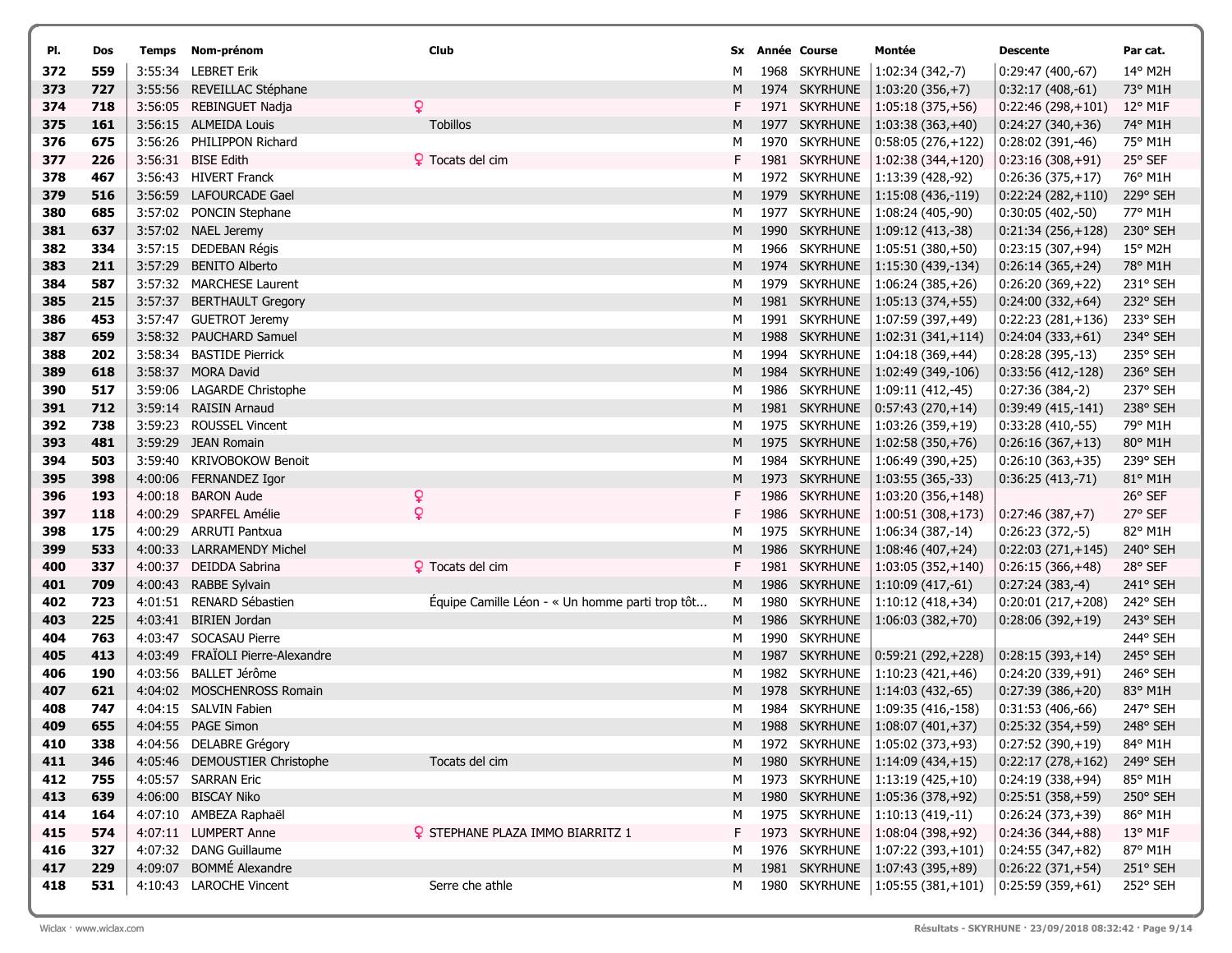| PI.            | Dos        | Temps Nom-prénom                       | Club                           |        | Sx Année Course | Montée                                                  | <b>Descente</b>     | Par cat. |
|----------------|------------|----------------------------------------|--------------------------------|--------|-----------------|---------------------------------------------------------|---------------------|----------|
| 419            | 486        | 4:10:47 JOBIN Bénédicte                | ò                              | F.     | 1981 SKYRHUNE   | $ 0:59:54(296,+201)$                                    | $0:32:15(407,-4)$   | 29° SEF  |
| 420            | 648        | 4:10:50 ONILLON Yann                   |                                | М      | 1972 SKYRHUNE   | $1:04:01(367,+103)$                                     | 0:30:46(405)        | 88° M1H  |
| 421            | 445        | 4:12:59 GOROMARA Guillaume             |                                | M      | 1985 SKYRHUNE   | $1:01:45(326,+86)$                                      | $0:37:29(414,-49)$  | 253° SEH |
| 422            | 810        | 4:14:56 WAGNER Julien                  |                                | м      | 1981 SKYRHUNE   | 1:17:02 (440,-39)                                       | $0:21:13(249,+185)$ | 254° SEH |
| $\sim$         | 186        | BADOSA Jordi                           |                                | M      | 1986 SKYRHUNE   |                                                         |                     |          |
|                | 393        | <b>FABRE-CLAUDE Adeline</b>            | ò                              | F.     | 1974 SKYRHUNE   |                                                         |                     |          |
|                | 21         | <b>BECKER Florian</b>                  | <b>LEMUR TEAM</b>              | M      | 1986 SKYRHUNE   | $ 0:53:58(207,-67) $                                    | $0:23:58(330,-170)$ |          |
| $\blacksquare$ | 792        | <b>UNANUE Harkaitz</b>                 | <b>Team Rhuners</b>            | м      | 1974 SKYRHUNE   |                                                         |                     |          |
| $\blacksquare$ | 423        | <b>GARICOIX Arnaud</b>                 |                                | M      | 1992 SKYRHUNE   | $ 1:02:03(332,-31) $                                    | $0:22:02(270,+42)$  |          |
|                | 719        | <b>REDAL Pierre</b>                    |                                | м      | 1960 SKYRHUNE   |                                                         |                     |          |
|                | 174        | <b>ARROSERES Philippe</b>              |                                | M      | 1971 SKYRHUNE   |                                                         |                     |          |
|                | 106        | GEOFFRAY Clémentine                    | <b>Q</b> Team BUFF France      |        | 1994 SKYRHUNE   | $ 0:57:14(267,-203) $                                   |                     |          |
|                | 126        | <b>DARRICAU Nicolas</b>                |                                | M      | 1988 SKYRHUNE   | $ 0:48:02(120,+66) $                                    |                     |          |
|                | 179        | <b>AUBERT Bruno</b>                    |                                | м      | 1980 SKYRHUNE   | $1:13:31(427,-50)$                                      |                     |          |
| ٠.             | 711        | RABOUINT Arnaud                        | <b>AZKAINE 5</b>               | M      | 1977 SKYRHUNE   | $1:06:45(389,+58)$                                      |                     |          |
|                | 420        | <b>GALEY Christel</b>                  | ò                              | F.     | 1975 SKYRHUNE   | $1:06:51(391,+60)$                                      |                     |          |
|                | 588        | MARGARELLO Nicolas                     |                                | M      | 1973 SKYRHUNE   | $1:15:25(438,-68)$                                      |                     |          |
| $\blacksquare$ | 630        | <b>MOUTON Geoffroy</b>                 |                                | м      | 1980 SKYRHUNE   | 1:10:17 (420, + 23)                                     |                     |          |
| ۰              | 455        | <b>GUILLAUD Fabien</b>                 |                                | M      | 1983 SKYRHUNE   | $ 1:13:24(426,-10) $                                    |                     |          |
|                | 288        | <b>CHALUMEAU Guillaume</b>             |                                | M      | 1970 SKYRHUNE   | $ 1:21:49(442,-111)$                                    |                     |          |
| $\blacksquare$ | 262        | <b>CAILLON Guillaume</b>               |                                | Μ      | 1984 SKYRHUNE   | $1:31:13(443,-217)$                                     |                     |          |
|                | 342        | DELIGNY Jérôme                         |                                | м      | 1983 SKYRHUNE   | $ 1:13:58(430,-5) $                                     |                     |          |
|                | 233        | <b>BORDENAVE Maylis</b>                | Q                              | F.     | 1977 SKYRHUNE   | $1:08:25(406,+93)$                                      |                     |          |
|                | 219        | <b>BESNARD Stéphane</b>                |                                | м      |                 | 1976 SKYRHUNE   1:15:12 (437,-13)                       |                     |          |
| ۰              | 256        | <b>BUREL Didier</b>                    |                                | M      | 1978 SKYRHUNE   | $1:14:05(433,+11)$                                      |                     |          |
|                | 565<br>395 | LIGOZAT Sylvain<br><b>FAUCHON Eric</b> | AVIRON BAYONNAIS TRAIL 3       | м<br>M | 1982 SKYRHUNE   | $1:12:46(423,+38)$<br>1974 SKYRHUNE   1:09:33 (415,+86) |                     |          |
| $\blacksquare$ | 460        | <b>GUITARD Marine</b>                  | ò.                             | F.     | 1988 SKYRHUNE   | $ 1:12:39(422,+53) $                                    |                     |          |
|                | 332        | DE SAN NICOLAS Frederick               |                                | M      | 1984 SKYRHUNE   | $1:13:59(431,+23)$                                      |                     |          |
|                | 579        | MADROLLE David                         |                                | м      | 1975 SKYRHUNE   | 1:13:48 (429,+40)                                       |                     |          |
|                | 244        | <b>BRÉANT Christophe</b>               |                                | M      | 1976 SKYRHUNE   | 1:20:50 (441,-20)                                       |                     |          |
|                | 78         | <b>LUMPERT Xavier</b>                  | STEPHANE PLAZA IMMO BIARRITZ 1 | м      | 1971 SKYRHUNE   |                                                         |                     |          |
| $\blacksquare$ | 325        | DABADIE Jean-Baptiste                  |                                | M      | 1984 SKYRHUNE   |                                                         |                     |          |
|                | 282        | CAUSSE Christophe                      |                                | м      | 1969 SKYRHUNE   |                                                         |                     |          |
| $\blacksquare$ | 422        | <b>GARAT Xabi</b>                      | SARAKORRIKA 3                  | M      | 1978 SKYRHUNE   |                                                         |                     |          |
|                | 768        | SOURBÉ Benoît                          |                                | м      | 1978 SKYRHUNE   |                                                         |                     |          |
|                | 590        | <b>MARQUES Diogo</b>                   |                                | Μ      | 1986 SKYRHUNE   |                                                         |                     |          |
|                | 253        | <b>BROUARD Johan</b>                   |                                | М      | 1990 SKYRHUNE   |                                                         |                     |          |
|                | 557        | <b>LEBLOND Brice</b>                   |                                |        | M 1985 SKYRHUNE |                                                         |                     |          |
|                | 183        | <b>AZALBERT Thomas</b>                 |                                |        | M 1990 SKYRHUNE |                                                         |                     |          |
|                | 155        | ALBERDI QUIÑONES Zunbeltz              |                                |        | M 1976 SKYRHUNE |                                                         |                     |          |
|                | 265        | CAMBERABERO Grégory                    |                                |        | M 1982 SKYRHUNE |                                                         |                     |          |
|                | 260        | CACHA Rémi                             |                                |        | M 1995 SKYRHUNE |                                                         |                     |          |
|                | 730        | RIOU Fred                              |                                | M      | 1980 SKYRHUNE   |                                                         |                     |          |
|                | 577        | MACHO Laurent                          |                                |        | M 1975 SKYRHUNE |                                                         |                     |          |
|                | 571        | LUBERRIAGA Michel                      | <b>AZKAINE 3</b>               | M      | 1981 SKYRHUNE   |                                                         |                     |          |
|                | 773        | STRINGHER Nicolas                      |                                |        | M 1983 SKYRHUNE |                                                         |                     |          |
|                |            |                                        |                                |        |                 |                                                         |                     |          |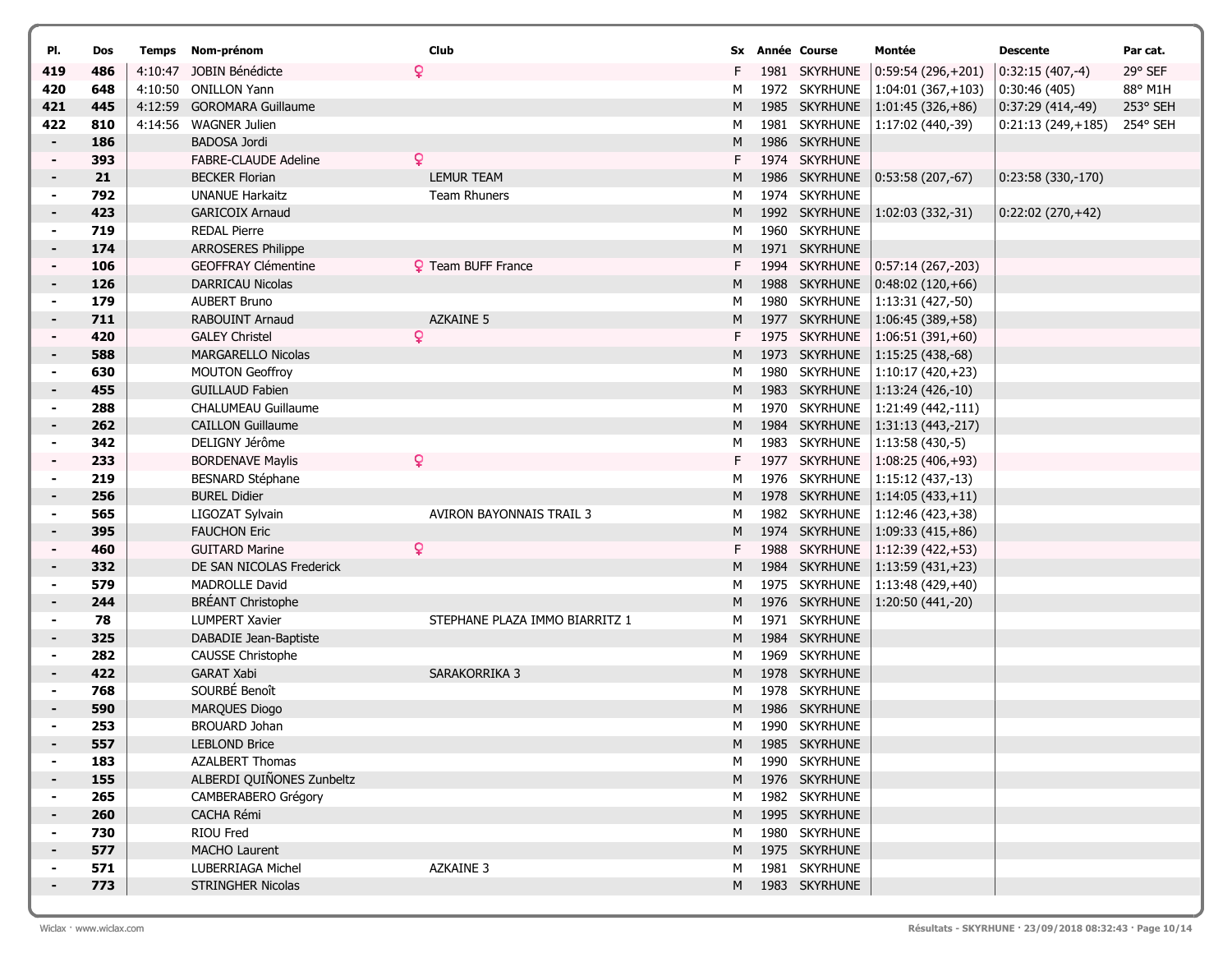| PI.                 | Dos        | Temps Nom-prénom                                    | Club                                            |        | Sx Année Course                | Montée | <b>Descente</b> | Par cat. |
|---------------------|------------|-----------------------------------------------------|-------------------------------------------------|--------|--------------------------------|--------|-----------------|----------|
| ۰                   | 580        | <b>MAGNIN Stephane</b>                              |                                                 | M      | 1970 SKYRHUNE                  |        |                 |          |
| $\blacksquare$      | 704        | QUAIREAU Clément                                    |                                                 | M      | 1992 SKYRHUNE                  |        |                 |          |
|                     | 674        | <b>LESNE Philippe</b>                               |                                                 | M      | 1969 SKYRHUNE                  |        |                 |          |
| ۰                   | 163        | <b>ALVES Antony</b>                                 |                                                 | M      | 1991 SKYRHUNE                  |        |                 |          |
|                     | 258        | CABALLERO Éric                                      | Équipe Camille Léon - « Un homme parti trop tôt | M      | 1972 SKYRHUNE                  |        |                 |          |
| $\blacksquare$      | 357        | <b>DIAS David</b>                                   |                                                 | M      | 1976 SKYRHUNE                  |        |                 |          |
|                     | 511        | LACOSTE Christophe                                  |                                                 | M      | 1975 SKYRHUNE                  |        |                 |          |
| ۰                   | 628        | MOURISSOUX Olivier                                  | Les Ossalois                                    | M      | 1982 SKYRHUNE                  |        |                 |          |
|                     | 331        | DE GRAMONT Jerome                                   |                                                 | M      | 1992 SKYRHUNE                  |        |                 |          |
|                     | 361        | D'OLIVEIRA David                                    |                                                 | M      | 1976 SKYRHUNE                  |        |                 |          |
| $\blacksquare$      | 427        | <b>GASULLA Patrick</b>                              |                                                 | M      | 1983 SKYRHUNE                  |        |                 |          |
|                     | 374        | <b>DUNAC Matthias</b>                               |                                                 | M      | 1982 SKYRHUNE                  |        |                 |          |
|                     | 329        | DAUGA Jérôme                                        |                                                 | M      | 1967 SKYRHUNE                  |        |                 |          |
| $\blacksquare$      | 362        | DORONDOVAS Cédric                                   |                                                 | M      | 1978 SKYRHUNE                  |        |                 |          |
| $\blacksquare$      | 629        | MOUTINHO DE CARVALHO Casimiro                       |                                                 | M      | 1969 SKYRHUNE                  |        |                 |          |
| $\blacksquare$      | 666        | PÉRÉ Lionel                                         |                                                 | M      | 1976 SKYRHUNE                  |        |                 |          |
|                     | 614        | <b>MOINET Guillaume</b>                             |                                                 | M      | 1982 SKYRHUNE                  |        |                 |          |
| $\blacksquare$      | 439        | <b>GILLET Mikael</b>                                | <b>LEMUR TEAM</b>                               | M      | 1981 SKYRHUNE                  |        |                 |          |
|                     | 241        | <b>BOUVIER Aurélien</b><br><b>LAPEGUE Sebastien</b> |                                                 | М      | 1987 SKYRHUNE                  |        |                 |          |
| ۰<br>$\blacksquare$ | 528<br>591 | <b>MARRE Christophe</b>                             |                                                 | M<br>M | 1977 SKYRHUNE<br>1971 SKYRHUNE |        |                 |          |
| ۰                   | 551        | LE FLOCH Joël                                       |                                                 | M      | 1973 SKYRHUNE                  |        |                 |          |
|                     | 213        | <b>BERNARD Christophe</b>                           |                                                 | M      | 1974 SKYRHUNE                  |        |                 |          |
|                     | 496        | <b>JULIEN Guillaume</b>                             |                                                 | M      | 1983 SKYRHUNE                  |        |                 |          |
| $\blacksquare$      | 402        | <b>FERRAND Olivier</b>                              |                                                 | M      | 1972 SKYRHUNE                  |        |                 |          |
| ۰                   | 368        | <b>DUEZ Bastien</b>                                 |                                                 | M      | 1981 SKYRHUNE                  |        |                 |          |
|                     | 576        | LUSSIER Jean Christophe                             |                                                 | M      | 1962 SKYRHUNE                  |        |                 |          |
|                     | 462        | HARISPE Jonathan                                    |                                                 | M      | 1982 SKYRHUNE                  |        |                 |          |
|                     | 220        | <b>BEUSTE Christophe</b>                            |                                                 | M      | 1974 SKYRHUNE                  |        |                 |          |
| $\blacksquare$      | 743        | <b>SALAUN Yannick</b>                               |                                                 | M      | 1979 SKYRHUNE                  |        |                 |          |
|                     | 430        | <b>GAYER Cyrille</b>                                |                                                 | M      | 1992 SKYRHUNE                  |        |                 |          |
| $\blacksquare$      | 535        | LARRIEU Jean-Marie                                  |                                                 | M      | 1969 SKYRHUNE                  |        |                 |          |
|                     | 623        | MOTYLICKI David                                     |                                                 | M      | 1970 SKYRHUNE                  |        |                 |          |
|                     | 805        | <b>VILLENAVE Pascale</b>                            | <b>Q</b> les traileurs du Marensin              | F.     | 1976 SKYRHUNE                  |        |                 |          |
| $\blacksquare$      | 647        | OLIVEIRA Christophe                                 |                                                 | M      | 1977 SKYRHUNE                  |        |                 |          |
|                     | 279        | <b>CASTANERA Jeremy</b>                             |                                                 | M      | 1988 SKYRHUNE                  |        |                 |          |
|                     | 538        | LARROUY Philippe                                    |                                                 | M      | 1974 SKYRHUNE                  |        |                 |          |
|                     | 304        | <b>COLLIER Jerome</b>                               |                                                 | M      | 1974 SKYRHUNE                  |        |                 |          |
|                     | 376        | <b>DUPONT Vincent</b>                               |                                                 | M      | 1976 SKYRHUNE                  |        |                 |          |
|                     | 401        | <b>FERRAN Michel</b>                                |                                                 | M      | 1964 SKYRHUNE                  |        |                 |          |
|                     | 728        | RICHARD François                                    |                                                 | м      | 1980 SKYRHUNE                  |        |                 |          |
|                     | 200        | <b>BASQUE Frederic</b>                              |                                                 | M      | 1973 SKYRHUNE                  |        |                 |          |
|                     | 657        | PATANCHON Franck                                    |                                                 | м      | 1972 SKYRHUNE                  |        |                 |          |
|                     | 689        | POUFFET Aymeric                                     |                                                 | M      | 1978 SKYRHUNE                  |        |                 |          |
| ۰                   | 231        | <b>BONNEMAIN Nicolas</b>                            |                                                 | м      | 1970 SKYRHUNE                  |        |                 |          |
|                     | 514        | <b>LAFFONT Pierre</b>                               |                                                 | M      | 1985 SKYRHUNE                  |        |                 |          |
|                     | 418        | GAILLARD Rémi                                       |                                                 | м      | 1995 SKYRHUNE                  |        |                 |          |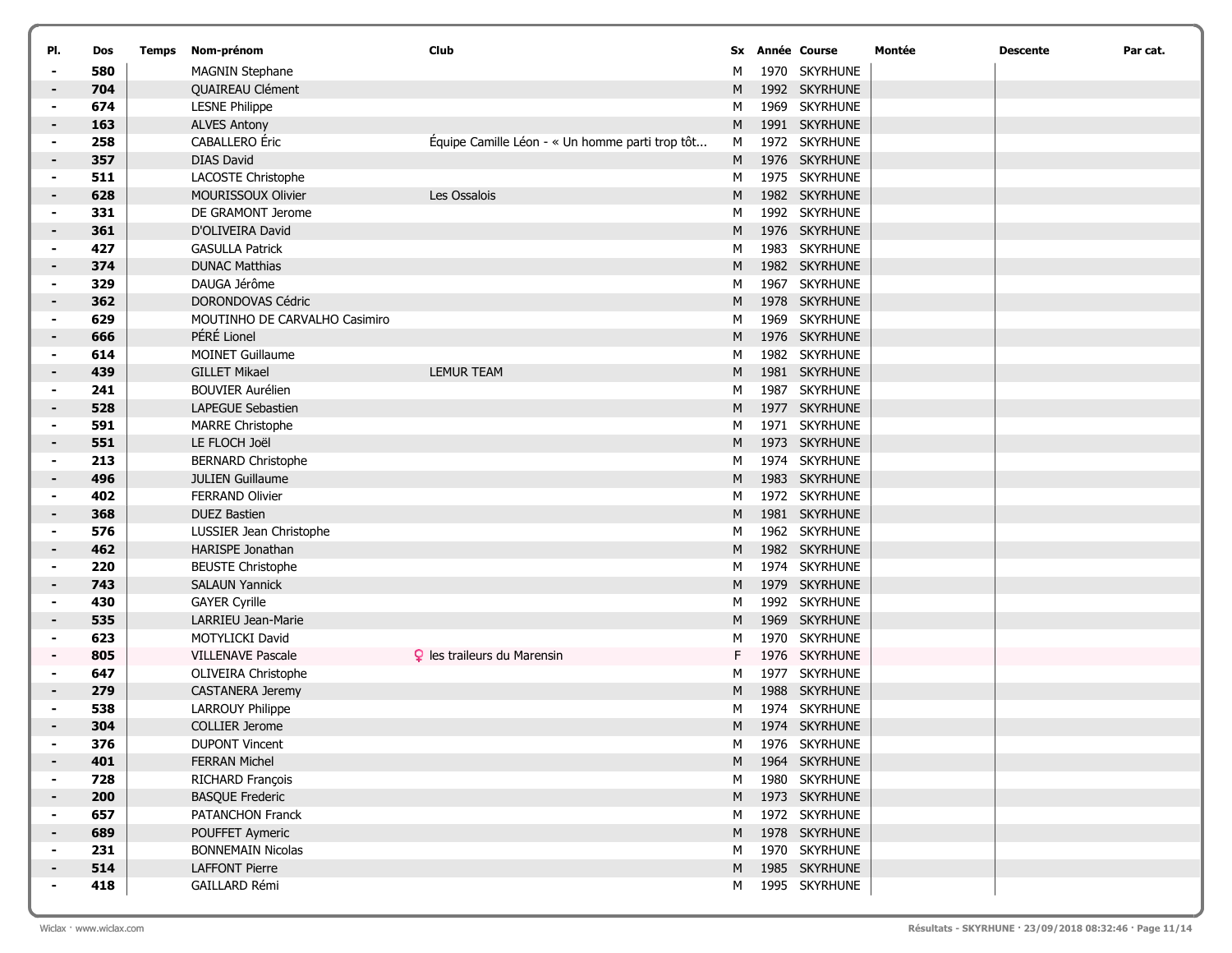| PI.            | Dos        | Temps Nom-prénom                               | Club                               |        | <b>Sx Année Course</b>         | Montée | <b>Descente</b> | Par cat. |
|----------------|------------|------------------------------------------------|------------------------------------|--------|--------------------------------|--------|-----------------|----------|
| $\blacksquare$ | 649        | ORGOGOZO Philippe                              |                                    | M      | 1964 SKYRHUNE                  |        |                 |          |
| $\sim$         | 789        | TURQUIN Géraud                                 |                                    | M      | 1984 SKYRHUNE                  |        |                 |          |
| $\blacksquare$ | 537        | LARROQUET Jean Michel                          |                                    | M      | 1968 SKYRHUNE                  |        |                 |          |
|                | 389        | ETXEZARRETA Fernando                           |                                    | M      | 1983 SKYRHUNE                  |        |                 |          |
| $\blacksquare$ | 799        | <b>VERRUE Sébastien</b>                        |                                    | M      | 1987 SKYRHUNE                  |        |                 |          |
|                | 283        | CAVAILLÉ Anaïs                                 | $\mathsf{Q}$                       | F.     | 1988 SKYRHUNE                  |        |                 |          |
| $\blacksquare$ | 180        | <b>AURAND Jean Louis</b>                       |                                    | M      | 1972 SKYRHUNE                  |        |                 |          |
|                | 441        | <b>GLANES Clémentine</b>                       | Q.                                 | F.     | 1992 SKYRHUNE                  |        |                 |          |
|                | 724        | <b>RENON Pierre</b>                            |                                    | M      | 1976 SKYRHUNE                  |        |                 |          |
| $\blacksquare$ | 510        | <b>LACFOURNIER Elodie</b>                      | <b>9</b> les traileurs du Marensin |        | 1983 SKYRHUNE                  |        |                 |          |
|                | 280        | <b>CASTERAN Sylvain</b>                        |                                    | M      | 1991 SKYRHUNE                  |        |                 |          |
| $\blacksquare$ | 518        | LAGISCARDE Philippe                            |                                    | м      | 1963 SKYRHUNE                  |        |                 |          |
|                | 602        | MAUHOURAT Marc                                 |                                    | M      | 1964 SKYRHUNE                  |        |                 |          |
|                | 682        | PIRIOU Julie                                   | <b>Q</b> AVIRON BAYONNAIS TRAIL 3  | F      | 1993 SKYRHUNE                  |        |                 |          |
|                | 214        | <b>BERNICOT David</b>                          |                                    | M      | 1977 SKYRHUNE                  |        |                 |          |
|                | 295        | CHOU Olivier                                   |                                    | M      | 1986 SKYRHUNE                  |        |                 |          |
| $\blacksquare$ | 443        | <b>GOMARD Julien</b>                           |                                    | M      | 1983 SKYRHUNE                  |        |                 |          |
|                | 277        | <b>CARRERE Nicolas</b>                         |                                    | M      | 1979 SKYRHUNE<br>1955 SKYRHUNE |        |                 |          |
| $\blacksquare$ | 658        | <b>GOMARD DUBALLET Patrick</b>                 |                                    | M      | 1969 SKYRHUNE                  |        |                 |          |
| ۰              | 212<br>298 | <b>BERNADOU Eric</b><br><b>CLAUSTRE Cedric</b> |                                    | М<br>M | 1978 SKYRHUNE                  |        |                 |          |
| ۰              | 794        | <b>VALLEE Elodie</b>                           | ò                                  | F      | 1989 SKYRHUNE                  |        |                 |          |
| $\blacksquare$ | 615        | <b>MOITY Vincent</b>                           | <b>AZKAINE 5</b>                   | M      | 1961 SKYRHUNE                  |        |                 |          |
|                | 463        | <b>HARISPE Eric</b>                            |                                    | м      | 1980 SKYRHUNE                  |        |                 |          |
|                | 596        | <b>MASBOU Marie</b>                            | ¥                                  | F      | 1989 SKYRHUNE                  |        |                 |          |
|                | 223        | <b>BILLET Sandrine</b>                         | $\mathbf{Q}$                       | F      | 1970 SKYRHUNE                  |        |                 |          |
| $\blacksquare$ | 736        | ROUILLOT Yoann                                 | <b>AZKAINE 4</b>                   | M      | 1988 SKYRHUNE                  |        |                 |          |
| ۰              | 522        | LAMBERT Grégoire                               |                                    | M      | 1992 SKYRHUNE                  |        |                 |          |
|                | 365        | <b>DROUGARD Fabien</b>                         | <b>AZKAINE 2</b>                   | M      | 1983 SKYRHUNE                  |        |                 |          |
|                | 806        | VITET Jonathan                                 |                                    | м      | 1981 SKYRHUNE                  |        |                 |          |
| $\blacksquare$ | 177        | <b>ARTOLA Mikel</b>                            |                                    | M      | 1992 SKYRHUNE                  |        |                 |          |
| $\blacksquare$ | 305        | COLONGE Julien                                 |                                    | M      | 1987 SKYRHUNE                  |        |                 |          |
| ۰              | 217        | <b>BESCOS Cedric</b>                           |                                    | M      | 1990 SKYRHUNE                  |        |                 |          |
|                | 707        | QUERRIEN Ronan                                 |                                    | М      | 1979 SKYRHUNE                  |        |                 |          |
|                | 154        | <b>ALAIMO Cecile</b>                           | Q                                  | F      | 1979 SKYRHUNE                  |        |                 |          |
| $\blacksquare$ | 286        | <b>CHABBERT Romain</b>                         | <b>TEAM BOURICAUD</b>              | M      | 1978 SKYRHUNE                  |        |                 |          |
|                | 564        | <b>LESPINASSE Simon</b>                        |                                    | M      | 1988 SKYRHUNE                  |        |                 |          |
|                | 278        | CASSAGNAUD Cédric                              |                                    | М      | 1977 SKYRHUNE                  |        |                 |          |
|                | 273        | <b>CARDONA Philippe</b>                        |                                    |        | M 1973 SKYRHUNE                |        |                 |          |
|                | 317        | COURJAUD Aurelien                              |                                    | M      | 1977 SKYRHUNE                  |        |                 |          |
|                | 352        | <b>DESPREZ Olivier</b>                         |                                    |        | M 1974 SKYRHUNE                |        |                 |          |
|                | 780        | POUREAU Thierry                                |                                    | M      | 1964 SKYRHUNE                  |        |                 |          |
| $\blacksquare$ | 499        | <b>KAJPR David</b>                             | <b>AVIRON BAYONNAIS TRAIL 3</b>    | M      | 1984 SKYRHUNE                  |        |                 |          |
|                | 345        | DEMOUSTIEE Nicolas                             |                                    | М      | 1979 SKYRHUNE                  |        |                 |          |
|                | 319        | COUSIN Guillaume                               |                                    | M      | 1989 SKYRHUNE                  |        |                 |          |
| $\blacksquare$ | 313        | COSTEMALE Julien                               |                                    | M      | 1981 SKYRHUNE                  |        |                 |          |
|                | 454        | <b>GUEZ Eric</b>                               |                                    |        | M 1965 SKYRHUNE                |        |                 |          |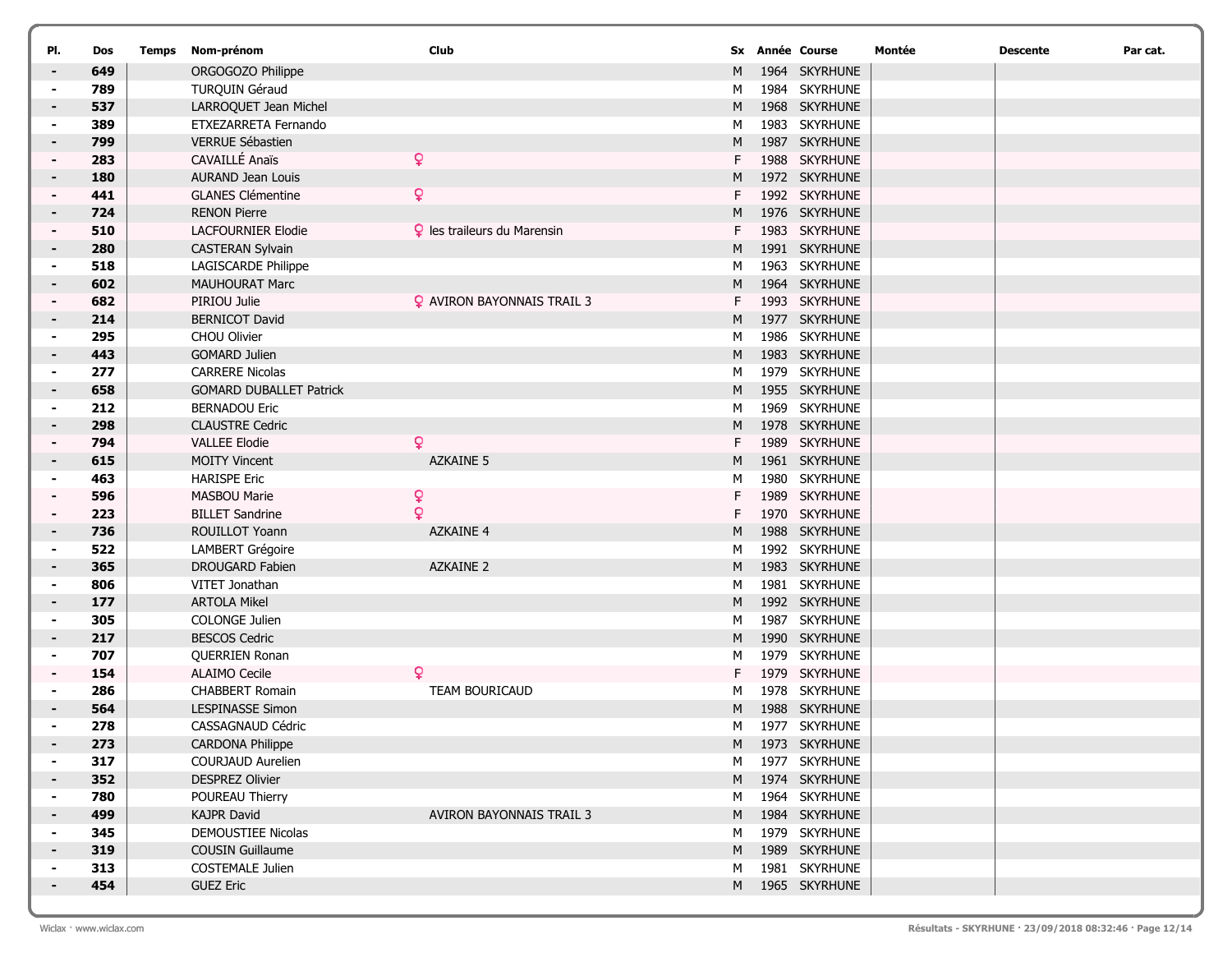| Dos             | Temps                                                                         |                             | <b>Club</b>                                                                                                                                                                                                                                                                                                                                                                                                                                                                                                                                                                                                                      |                                                                                                               |                                           | Montée                                                                                                                                                                                                                                                                                                                                                                                                                                                                                                                                                                                                                                                                                                                                                                                                              | <b>Descente</b> | Par cat. |
|-----------------|-------------------------------------------------------------------------------|-----------------------------|----------------------------------------------------------------------------------------------------------------------------------------------------------------------------------------------------------------------------------------------------------------------------------------------------------------------------------------------------------------------------------------------------------------------------------------------------------------------------------------------------------------------------------------------------------------------------------------------------------------------------------|---------------------------------------------------------------------------------------------------------------|-------------------------------------------|---------------------------------------------------------------------------------------------------------------------------------------------------------------------------------------------------------------------------------------------------------------------------------------------------------------------------------------------------------------------------------------------------------------------------------------------------------------------------------------------------------------------------------------------------------------------------------------------------------------------------------------------------------------------------------------------------------------------------------------------------------------------------------------------------------------------|-----------------|----------|
| 237             |                                                                               | <b>BOURDON Didier</b>       |                                                                                                                                                                                                                                                                                                                                                                                                                                                                                                                                                                                                                                  | M                                                                                                             |                                           |                                                                                                                                                                                                                                                                                                                                                                                                                                                                                                                                                                                                                                                                                                                                                                                                                     |                 |          |
| 458             |                                                                               | <b>GUIMARD Yves</b>         |                                                                                                                                                                                                                                                                                                                                                                                                                                                                                                                                                                                                                                  | M                                                                                                             |                                           |                                                                                                                                                                                                                                                                                                                                                                                                                                                                                                                                                                                                                                                                                                                                                                                                                     |                 |          |
| 701             |                                                                               | <b>PUJOL Frederic</b>       | <b>TEAM BOURICAUD</b>                                                                                                                                                                                                                                                                                                                                                                                                                                                                                                                                                                                                            | M                                                                                                             |                                           |                                                                                                                                                                                                                                                                                                                                                                                                                                                                                                                                                                                                                                                                                                                                                                                                                     |                 |          |
| 608             |                                                                               | <b>MERLET Arnaud</b>        |                                                                                                                                                                                                                                                                                                                                                                                                                                                                                                                                                                                                                                  | M                                                                                                             |                                           |                                                                                                                                                                                                                                                                                                                                                                                                                                                                                                                                                                                                                                                                                                                                                                                                                     |                 |          |
| 403             |                                                                               | FERRANDI Pierrebruno        |                                                                                                                                                                                                                                                                                                                                                                                                                                                                                                                                                                                                                                  | М                                                                                                             |                                           |                                                                                                                                                                                                                                                                                                                                                                                                                                                                                                                                                                                                                                                                                                                                                                                                                     |                 |          |
| 172             |                                                                               | ARDOUIN Jonathan            |                                                                                                                                                                                                                                                                                                                                                                                                                                                                                                                                                                                                                                  | M                                                                                                             |                                           |                                                                                                                                                                                                                                                                                                                                                                                                                                                                                                                                                                                                                                                                                                                                                                                                                     |                 |          |
| 783             |                                                                               | <b>THOMAS Julien</b>        |                                                                                                                                                                                                                                                                                                                                                                                                                                                                                                                                                                                                                                  | М                                                                                                             |                                           |                                                                                                                                                                                                                                                                                                                                                                                                                                                                                                                                                                                                                                                                                                                                                                                                                     |                 |          |
| 309             |                                                                               | <b>CORDONNIER Géraldine</b> |                                                                                                                                                                                                                                                                                                                                                                                                                                                                                                                                                                                                                                  | F                                                                                                             |                                           |                                                                                                                                                                                                                                                                                                                                                                                                                                                                                                                                                                                                                                                                                                                                                                                                                     |                 |          |
| 713             |                                                                               | <b>RAMOND Pauline</b>       |                                                                                                                                                                                                                                                                                                                                                                                                                                                                                                                                                                                                                                  |                                                                                                               |                                           |                                                                                                                                                                                                                                                                                                                                                                                                                                                                                                                                                                                                                                                                                                                                                                                                                     |                 |          |
| 245             |                                                                               | <b>BREIL Jérémy</b>         |                                                                                                                                                                                                                                                                                                                                                                                                                                                                                                                                                                                                                                  | M                                                                                                             |                                           |                                                                                                                                                                                                                                                                                                                                                                                                                                                                                                                                                                                                                                                                                                                                                                                                                     |                 |          |
| 546             |                                                                               | <b>ELGUEZABAL Laurent</b>   |                                                                                                                                                                                                                                                                                                                                                                                                                                                                                                                                                                                                                                  | М                                                                                                             |                                           |                                                                                                                                                                                                                                                                                                                                                                                                                                                                                                                                                                                                                                                                                                                                                                                                                     |                 |          |
| 373             |                                                                               | <b>DUMORTIER Aurélie</b>    |                                                                                                                                                                                                                                                                                                                                                                                                                                                                                                                                                                                                                                  |                                                                                                               |                                           |                                                                                                                                                                                                                                                                                                                                                                                                                                                                                                                                                                                                                                                                                                                                                                                                                     |                 |          |
| 636             |                                                                               | LOMBARDI Nadine             |                                                                                                                                                                                                                                                                                                                                                                                                                                                                                                                                                                                                                                  |                                                                                                               |                                           |                                                                                                                                                                                                                                                                                                                                                                                                                                                                                                                                                                                                                                                                                                                                                                                                                     |                 |          |
| 438             |                                                                               | GICQUEL Vanessa             |                                                                                                                                                                                                                                                                                                                                                                                                                                                                                                                                                                                                                                  | F                                                                                                             |                                           |                                                                                                                                                                                                                                                                                                                                                                                                                                                                                                                                                                                                                                                                                                                                                                                                                     |                 |          |
| 367             |                                                                               | <b>DUCLOS Sylvain</b>       |                                                                                                                                                                                                                                                                                                                                                                                                                                                                                                                                                                                                                                  | M                                                                                                             |                                           |                                                                                                                                                                                                                                                                                                                                                                                                                                                                                                                                                                                                                                                                                                                                                                                                                     |                 |          |
| 626             |                                                                               | MOURGUET Stéphane           |                                                                                                                                                                                                                                                                                                                                                                                                                                                                                                                                                                                                                                  | M                                                                                                             |                                           |                                                                                                                                                                                                                                                                                                                                                                                                                                                                                                                                                                                                                                                                                                                                                                                                                     |                 |          |
| 523             |                                                                               | <b>LAMOUREUX Severine</b>   |                                                                                                                                                                                                                                                                                                                                                                                                                                                                                                                                                                                                                                  | F                                                                                                             |                                           |                                                                                                                                                                                                                                                                                                                                                                                                                                                                                                                                                                                                                                                                                                                                                                                                                     |                 |          |
| 456             |                                                                               | <b>GUILLAUMARD Jerome</b>   |                                                                                                                                                                                                                                                                                                                                                                                                                                                                                                                                                                                                                                  | M                                                                                                             |                                           |                                                                                                                                                                                                                                                                                                                                                                                                                                                                                                                                                                                                                                                                                                                                                                                                                     |                 |          |
| 646             |                                                                               | <b>OLIVEIRA Gerard</b>      |                                                                                                                                                                                                                                                                                                                                                                                                                                                                                                                                                                                                                                  | M                                                                                                             |                                           |                                                                                                                                                                                                                                                                                                                                                                                                                                                                                                                                                                                                                                                                                                                                                                                                                     |                 |          |
| 281             |                                                                               | <b>CASTEX Philippe</b>      |                                                                                                                                                                                                                                                                                                                                                                                                                                                                                                                                                                                                                                  | M                                                                                                             |                                           |                                                                                                                                                                                                                                                                                                                                                                                                                                                                                                                                                                                                                                                                                                                                                                                                                     |                 |          |
| 390             |                                                                               | <b>EVEN Julien</b>          |                                                                                                                                                                                                                                                                                                                                                                                                                                                                                                                                                                                                                                  | М                                                                                                             |                                           |                                                                                                                                                                                                                                                                                                                                                                                                                                                                                                                                                                                                                                                                                                                                                                                                                     |                 |          |
| 802             |                                                                               |                             |                                                                                                                                                                                                                                                                                                                                                                                                                                                                                                                                                                                                                                  | M                                                                                                             |                                           |                                                                                                                                                                                                                                                                                                                                                                                                                                                                                                                                                                                                                                                                                                                                                                                                                     |                 |          |
| 250             |                                                                               |                             |                                                                                                                                                                                                                                                                                                                                                                                                                                                                                                                                                                                                                                  | М                                                                                                             |                                           |                                                                                                                                                                                                                                                                                                                                                                                                                                                                                                                                                                                                                                                                                                                                                                                                                     |                 |          |
|                 |                                                                               |                             |                                                                                                                                                                                                                                                                                                                                                                                                                                                                                                                                                                                                                                  | F                                                                                                             |                                           |                                                                                                                                                                                                                                                                                                                                                                                                                                                                                                                                                                                                                                                                                                                                                                                                                     |                 |          |
| 210             |                                                                               | <b>LINGRAND Benat</b>       |                                                                                                                                                                                                                                                                                                                                                                                                                                                                                                                                                                                                                                  | M                                                                                                             |                                           |                                                                                                                                                                                                                                                                                                                                                                                                                                                                                                                                                                                                                                                                                                                                                                                                                     |                 |          |
|                 |                                                                               |                             |                                                                                                                                                                                                                                                                                                                                                                                                                                                                                                                                                                                                                                  | M                                                                                                             |                                           |                                                                                                                                                                                                                                                                                                                                                                                                                                                                                                                                                                                                                                                                                                                                                                                                                     |                 |          |
|                 |                                                                               |                             |                                                                                                                                                                                                                                                                                                                                                                                                                                                                                                                                                                                                                                  |                                                                                                               |                                           |                                                                                                                                                                                                                                                                                                                                                                                                                                                                                                                                                                                                                                                                                                                                                                                                                     |                 |          |
|                 |                                                                               |                             |                                                                                                                                                                                                                                                                                                                                                                                                                                                                                                                                                                                                                                  |                                                                                                               |                                           |                                                                                                                                                                                                                                                                                                                                                                                                                                                                                                                                                                                                                                                                                                                                                                                                                     |                 |          |
|                 |                                                                               |                             |                                                                                                                                                                                                                                                                                                                                                                                                                                                                                                                                                                                                                                  | M                                                                                                             |                                           |                                                                                                                                                                                                                                                                                                                                                                                                                                                                                                                                                                                                                                                                                                                                                                                                                     |                 |          |
|                 |                                                                               |                             |                                                                                                                                                                                                                                                                                                                                                                                                                                                                                                                                                                                                                                  |                                                                                                               |                                           |                                                                                                                                                                                                                                                                                                                                                                                                                                                                                                                                                                                                                                                                                                                                                                                                                     |                 |          |
|                 |                                                                               |                             |                                                                                                                                                                                                                                                                                                                                                                                                                                                                                                                                                                                                                                  |                                                                                                               |                                           |                                                                                                                                                                                                                                                                                                                                                                                                                                                                                                                                                                                                                                                                                                                                                                                                                     |                 |          |
|                 |                                                                               |                             |                                                                                                                                                                                                                                                                                                                                                                                                                                                                                                                                                                                                                                  |                                                                                                               |                                           |                                                                                                                                                                                                                                                                                                                                                                                                                                                                                                                                                                                                                                                                                                                                                                                                                     |                 |          |
|                 |                                                                               |                             |                                                                                                                                                                                                                                                                                                                                                                                                                                                                                                                                                                                                                                  |                                                                                                               |                                           |                                                                                                                                                                                                                                                                                                                                                                                                                                                                                                                                                                                                                                                                                                                                                                                                                     |                 |          |
|                 |                                                                               |                             |                                                                                                                                                                                                                                                                                                                                                                                                                                                                                                                                                                                                                                  |                                                                                                               |                                           |                                                                                                                                                                                                                                                                                                                                                                                                                                                                                                                                                                                                                                                                                                                                                                                                                     |                 |          |
|                 |                                                                               |                             |                                                                                                                                                                                                                                                                                                                                                                                                                                                                                                                                                                                                                                  |                                                                                                               |                                           |                                                                                                                                                                                                                                                                                                                                                                                                                                                                                                                                                                                                                                                                                                                                                                                                                     |                 |          |
|                 |                                                                               |                             |                                                                                                                                                                                                                                                                                                                                                                                                                                                                                                                                                                                                                                  |                                                                                                               |                                           |                                                                                                                                                                                                                                                                                                                                                                                                                                                                                                                                                                                                                                                                                                                                                                                                                     |                 |          |
| <b>Abandons</b> |                                                                               |                             |                                                                                                                                                                                                                                                                                                                                                                                                                                                                                                                                                                                                                                  |                                                                                                               |                                           |                                                                                                                                                                                                                                                                                                                                                                                                                                                                                                                                                                                                                                                                                                                                                                                                                     |                 |          |
| 218             |                                                                               |                             | AVIRON BAYONNAIS TRAIL 1                                                                                                                                                                                                                                                                                                                                                                                                                                                                                                                                                                                                         | M                                                                                                             |                                           |                                                                                                                                                                                                                                                                                                                                                                                                                                                                                                                                                                                                                                                                                                                                                                                                                     |                 |          |
| 791             |                                                                               |                             |                                                                                                                                                                                                                                                                                                                                                                                                                                                                                                                                                                                                                                  | M                                                                                                             |                                           |                                                                                                                                                                                                                                                                                                                                                                                                                                                                                                                                                                                                                                                                                                                                                                                                                     |                 |          |
| 184             |                                                                               |                             |                                                                                                                                                                                                                                                                                                                                                                                                                                                                                                                                                                                                                                  | м                                                                                                             |                                           |                                                                                                                                                                                                                                                                                                                                                                                                                                                                                                                                                                                                                                                                                                                                                                                                                     |                 |          |
| 248             |                                                                               |                             | AVIRON BAYONNAIS TRAIL 2                                                                                                                                                                                                                                                                                                                                                                                                                                                                                                                                                                                                         | M                                                                                                             |                                           |                                                                                                                                                                                                                                                                                                                                                                                                                                                                                                                                                                                                                                                                                                                                                                                                                     |                 |          |
| 650             |                                                                               |                             | as ascain                                                                                                                                                                                                                                                                                                                                                                                                                                                                                                                                                                                                                        | M                                                                                                             |                                           |                                                                                                                                                                                                                                                                                                                                                                                                                                                                                                                                                                                                                                                                                                                                                                                                                     |                 |          |
| 70              |                                                                               |                             |                                                                                                                                                                                                                                                                                                                                                                                                                                                                                                                                                                                                                                  | M                                                                                                             |                                           |                                                                                                                                                                                                                                                                                                                                                                                                                                                                                                                                                                                                                                                                                                                                                                                                                     |                 |          |
| 206             |                                                                               |                             |                                                                                                                                                                                                                                                                                                                                                                                                                                                                                                                                                                                                                                  | м                                                                                                             |                                           |                                                                                                                                                                                                                                                                                                                                                                                                                                                                                                                                                                                                                                                                                                                                                                                                                     |                 |          |
| 642             |                                                                               |                             |                                                                                                                                                                                                                                                                                                                                                                                                                                                                                                                                                                                                                                  | F.                                                                                                            |                                           |                                                                                                                                                                                                                                                                                                                                                                                                                                                                                                                                                                                                                                                                                                                                                                                                                     |                 |          |
| 575             |                                                                               |                             |                                                                                                                                                                                                                                                                                                                                                                                                                                                                                                                                                                                                                                  | м                                                                                                             |                                           |                                                                                                                                                                                                                                                                                                                                                                                                                                                                                                                                                                                                                                                                                                                                                                                                                     |                 |          |
| 705             |                                                                               |                             |                                                                                                                                                                                                                                                                                                                                                                                                                                                                                                                                                                                                                                  | M                                                                                                             |                                           |                                                                                                                                                                                                                                                                                                                                                                                                                                                                                                                                                                                                                                                                                                                                                                                                                     |                 |          |
|                 | 323<br>328<br>683<br>116<br>476<br>601<br>640<br>714<br>341<br>39<br>5<br>440 |                             | Nom-prénom<br><b>VIGIER Philippe</b><br><b>BRODU Laurent</b><br><b>CREFF Isabelle</b><br>DASTUGUE Jean-Benoit<br>PISKURSKI Marianne<br><b>LAFAYE Caroline</b><br>ITHURRIA Jean Francois<br><b>MAUBEC Arnaud</b><br>NIQUET Fabien<br>RANCHOU Richard<br><b>DELIAS Cyrille</b><br><b>SANTIN Leandre</b><br><b>FINE Alexandre</b><br><b>GIRARD Philippe</b><br>Abandon BESNARD Maxime<br>Abandon UGALDE Jon<br>Abandon AZURMENDI IRURTZUN Mikel<br>Abandon BRIONNE Patrick<br>Abandon OROZ Mikel<br>Abandon JUILLAGUET Will<br>Abandon BEFFORT Jerome<br>Abandon NOBLIA Isabelle<br>Abandon LUSSIER Tony<br>Abandon QUENDOLO Pierre | <b>9</b> SkyRhume<br>Q<br>ò<br>Q<br>ò<br>Q<br>$\mathsf Q$<br>ò<br>Team Rhuners<br>Team BUFF France<br>TEAM 05 | F<br>F<br>M<br>М<br>M<br>M<br>M<br>М<br>M | <b>Sx Année Course</b><br>1957 SKYRHUNE<br>1979 SKYRHUNE<br>1981 SKYRHUNE<br>1976 SKYRHUNE<br>1984 SKYRHUNE<br>1980 SKYRHUNE<br>1984 SKYRHUNE<br>1977 SKYRHUNE<br>1989 SKYRHUNE<br>1985 SKYRHUNE<br>1973 SKYRHUNE<br>1982 SKYRHUNE<br>1962 SKYRHUNE<br>1981 SKYRHUNE<br>1993 SKYRHUNE<br>1974 SKYRHUNE<br>1985 SKYRHUNE<br>1978 SKYRHUNE<br>1982 SKYRHUNE<br>1981 SKYRHUNE<br>1986 SKYRHUNE<br>1968 SKYRHUNE<br>1977 SKYRHUNE<br>1969 SKYRHUNE<br>1980 SKYRHUNE<br>1989 SKYRHUNE<br>1974 SKYRHUNE<br>1978 SKYRHUNE<br>1968 SKYRHUNE<br>1982 SKYRHUNE<br>1978 SKYRHUNE<br>1970 SKYRHUNE<br>1972 SKYRHUNE<br>1996 SKYRHUNE<br>1997 SKYRHUNE<br>1984 SKYRHUNE<br>1995 SKYRHUNE<br>1992 SKYRHUNE<br>1969 SKYRHUNE<br>1980 SKYRHUNE<br>1996 SKYRHUNE<br>1980 SKYRHUNE<br>1982 SKYRHUNE<br>1987 SKYRHUNE<br>1990 SKYRHUNE | 1997 SKYRHUNE   |          |